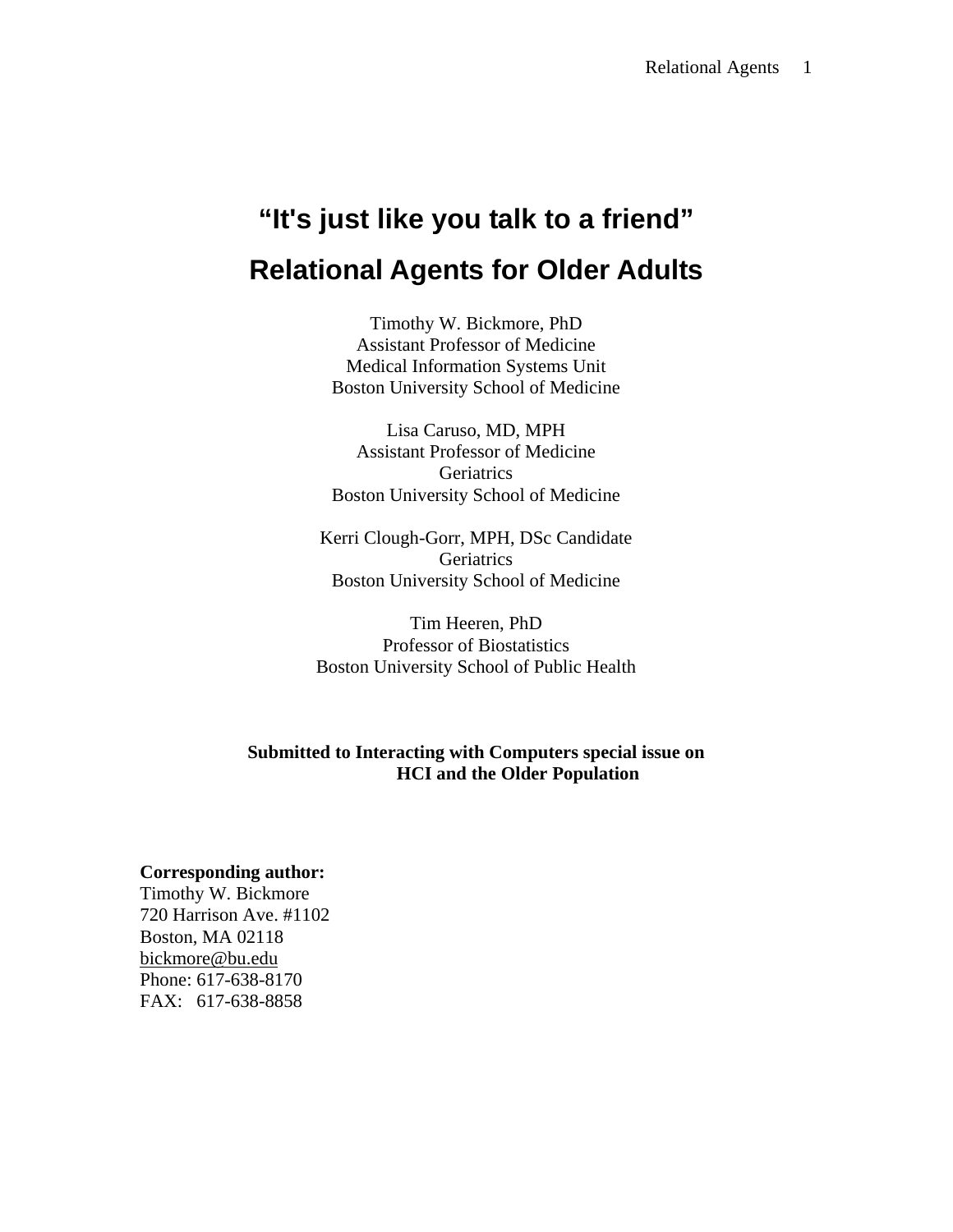# **Abstract**

Relational agents—computational artifacts designed to build and maintain longterm social-emotional relationships with users—may provide an effective interface modality for older adults. This is especially true when the agents use simulated face-toface conversation as the primary communication medium, and for applications in which repeated interactions over long time periods are required, such as in health behavior change. In this article we discuss the design of a relational agent for older adults that plays the role of an exercise advisor, and report on the results of a longitudinal study involving 21 adults aged 62 to 84, half of whom interacted with the agent daily for two months in their homes and half who served as a standard-of-care control. Results indicate the agent was accepted and liked, and was significantly more efficacious at increasing physical activity (daily steps walked) than the control.

# **Keywords**

Relational Agent, Embodied Conversational Agent, Geriatric, Exercise, Health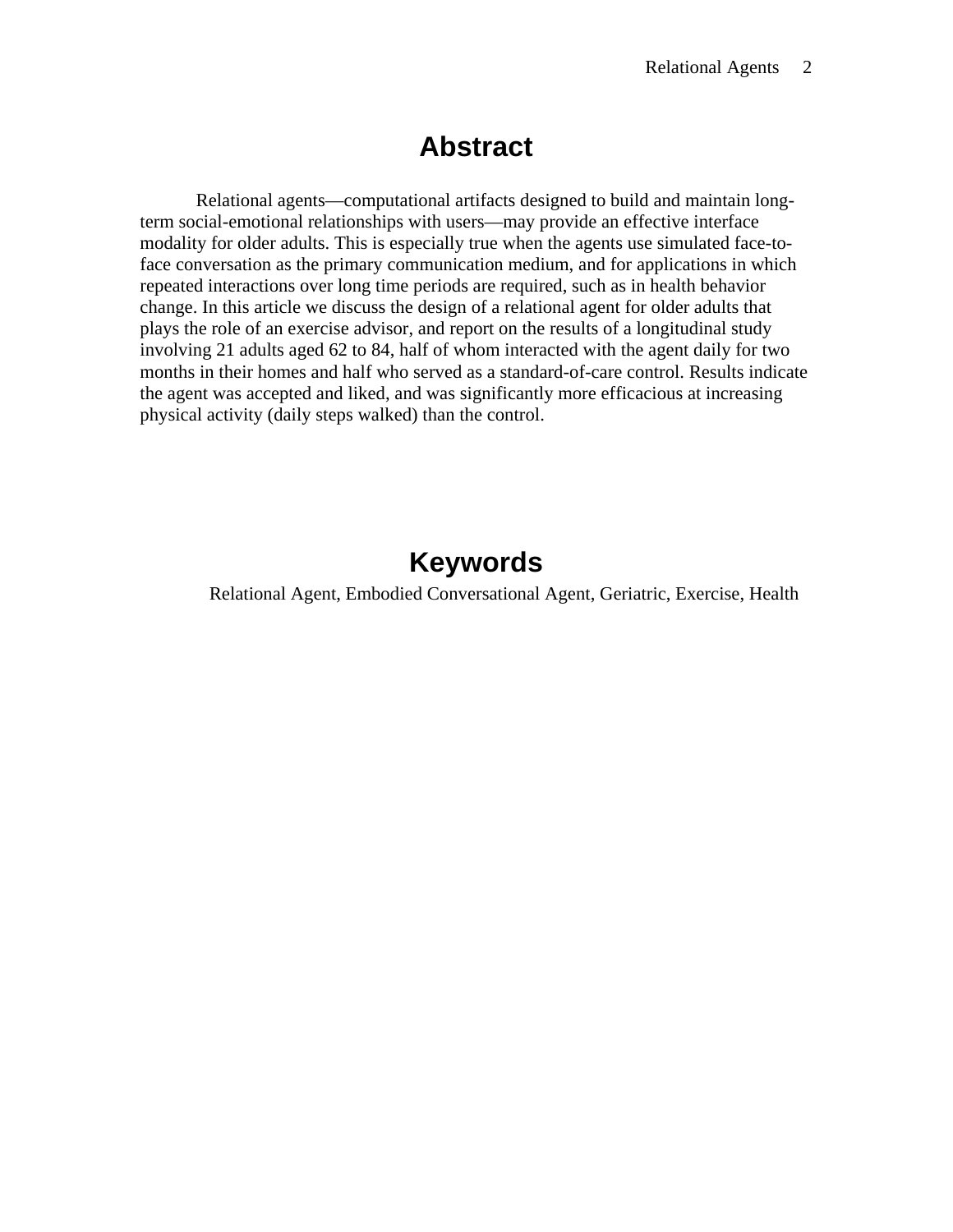# **Executive Summary**

Relational agents are computational artifacts designed to build and maintain longterm social-emotional relationships with users. In this work, the agent takes the form of an animated character that simulates face-to-face conversation with users, so that both verbal and nonverbal relationship-building behavior can be used. Such agents are hypothesized to be effective in applications in which human-human relationships are crucial to task outcomes, such as in health care, counseling, and education.

Relational agents are also thought to be especially effective in interactions with older adult users. Simulated face-to-face conversation with an animated character provides older adults with a familiar and non-threatening interface. Furthermore, when the agent uses relationship-building behaviors users become more engaged over the long term, they may adhere more to the agent's recommendations, and they may feel less socially isolated.

In this study a relational agent was developed that plays the role of an exercise advisor that interacts with users on a daily basis for two months to motivate them to exercise more through walking. The agent uses synchronized synthetic speech and nonverbal behavior to talk to users, while users select their utterances from a dynamically-updated multiple-choice menu. Dialog was scripted using augmented transition networks to provide variability in conversational content on every day of the intervention to keep users engaged. Relationship-building behavior included empathy, social dialog, meta-relational dialog, and nonverbal immediacy behavior (displays of liking and engagement). A persistent memory of past conversations was kept and referred to by the agent to give users a sense of continuity and increasing common ground in their relationship with the agent. The dialogs were developed to portray an evolution of the user-agent relationship from stranger to friend over a fixed trajectory based on number of interactions.

The agent was deployed on touch touch-screen input computers provided to users in their homes for the efficacy study. The study compared those who interacted with the agent to a group of users who were given pedometers and educational pamphlets. Measures included steps walked per day (using pedometers), questionnaires assessing loneliness and well-being, and post-intervention semi-structured interviews.

Twenty-one subjects were recruited into the study, average age 74, 86% female, 76% African American, 77% overweight or obese, 86% low reading literacy, and only 29% reported using computers on a regular basis. Results indicate the overall system was very easy to learn and use, that the agent was accepted and liked, and was effective at establishing a social bond with most users. The intervention group performed significantly more walking over the intervention period than the control group ( $p=.004$ ). No significant differences between the groups were found on loneliness and well-being.

The results indicate that Relational Agent interfaces may be an effective form of human-computer interface for older adults with low computer literacy, especially for health education and behavior change applications.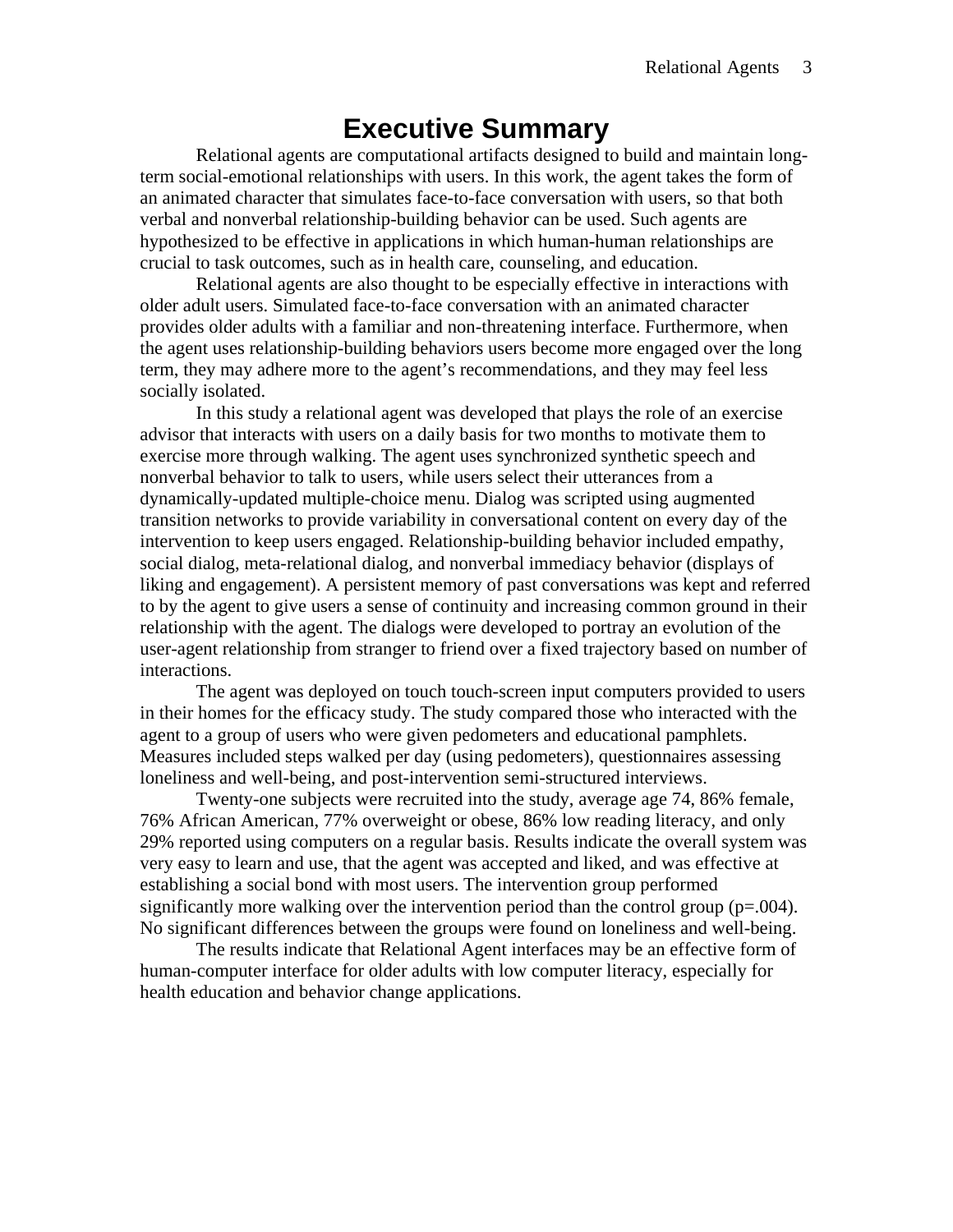# **1. Introduction**

Between 2010 and 2030 the number of older adults in the United States is projected to more than double, with the overall fastest growing segment being those age 85 and older (Services, 1991). This shift in US demographics towards an older society has motivated a growing body of research in human-computer interaction for older adults over the last decade. While some studies have found that older adults embrace new technology, others have concluded that many older adults have significant problems using standard computer interfaces. The burden of physical and cognitive impairments in this age group may explain some of the difficulties older adults have using computers. Computer anxiety may also be one of many factors that have led to a low adoption rate of computers by older adults. As a group, adults age 55 and over own fewer computers than any other adult age group. Only 25.8% of senior households have a computer compared to 46.0%-54.9% for adults aged 25-54. Access to the Internet lags as well: 14.6% of all senior households have Internet access compared to 30.1%-35.0% for adults aged 25-54 (Administration, 1999).

Embodied conversational agents (ECAs)—animated computer characters that simulate face-to-face conversation with users (Cassell, Sullivan, Prevost, & Churchill, 2000)—may constitute an especially effective form of human-computer interface for older adults. One skill that many older adults retain, even with significant cognitive impairment, is the ability to engage in face-to-face conversation. This primal form of interaction is learned in infancy and early childhood and comprises tacit, crystallized knowledge in older adulthood. The ability to engage others is thus available even when individuals have difficulty learning new interfaces that require more adaptive, "fluid" intelligence (Horn, 1982). Face-to-face dialog is multimodal. It incorporates a wide range of nonverbal and paraverbal behavior to carry semantic content redundantly with speech, enabling individuals with impairments in some channels (e.g. hearing) to compensate by attending to redundant information in other channels (e.g. hand gesture). Face-to-face dialog also has well-established repair mechanisms that enable listeners to request repetition or clarification by a speaker (e.g., communicated by the absence of grounding behavior such as a headnod (Clark & Krych, 2004)). Finally, this form of interaction has mechanisms for constraining the interactants' focus of attention (Grosz & Sidner, 1986). This focus is important for older adults who have difficulty dividing their attention or dealing with distractions common in current windows-based interfaces (Hartley, 1992).

In addition to task-oriented conversations that ECAs can hold with users, we feel that incorporating social, emotional and relational aspects of face-to-face interaction into a computer agent is also crucial for agents designed to interact with older adults, especially over long periods of time. A significant amount of research over the last three decades has demonstrated the importance of social support on health and well-being in the elderly (Berkman & Glass, 2000; Berkman & Syme, 1979). In addition, studies across many disciplines of human helping have demonstrated the significant positive effects of a high-quality relationship between the helper and the helped on therapeutic outcomes (Horvath & Symonds, 1991). Assuming these effects hold for human-computer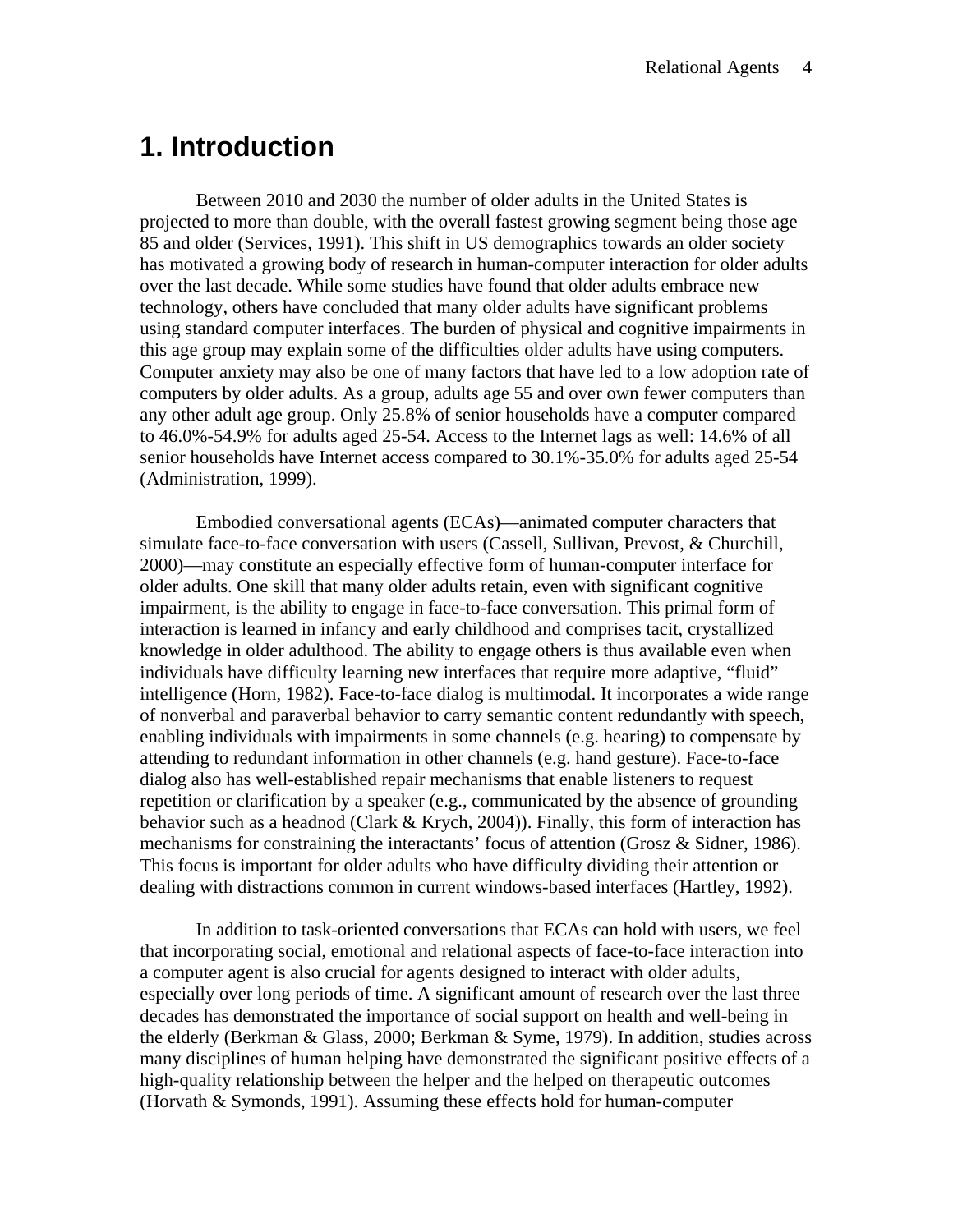relationships, an ideal interface agent for older adults in helping tasks should use relationship-building and maintenance behaviors in addition to being a competent conversationalist, which comprises a kind of interface we refer to as a "relational agent".

Such interfaces move beyond the paradigm of computer as tool, to make systems that are delightful and engaging so that users want to use them over and over again, and that they will trust and really care about, as well as feel cared for by them (Bickmore  $\&$ Picard, 2004; Cassell & Bickmore, 2003). Although many studies of social and embodied agents have shown these effects in brief interactions (Dehn & Mulken, 2000), an important question raised by this research is whether these results are durable or not; that is, they may simply be the result of a novelty effect that quickly wears off. Indeed, this raises the question of which of the many studies on social interfaces (such as those in the Media Equation (Reeves & Nass, 1996)) would have the same outcomes if they were conducted over multiple interactions. Relational agents in helping applications also stand in contrast to recent work in ubiquitous or invisible computing, by creating systems that are not only literally 'in your face', but in your mind as well, helping to change problematic cognitions and behaviors.

In our work we have developed a Relational Agent that plays the role of an exercise advisor, designed to be used by older adults in their homes on a daily basis over an extended period of time. One reason we selected this application domain is that the daily protocol—driven by the current government recommendations for daily physical activity—provides ample contact time to establish a social relationship with users over the duration of the study. In addition, older adults are in particular need of physical activity interventions: only 12% of adults over 75 get the minimum level of physical activity currently recommended by the Centers for Disease Control and Prevention, and 65% report no leisure time physical activity (Healthy People 2010, 2001).

In this article we begin by defining and describing Relational Agents, arguing that they are uniquely suited to long-term helping applications for older adults, and then present a review of related work. We then discuss the design details of our Relational Agent application, including both general principles of designing social interface agents for long-term use and issues specific to our application. We then describe our evaluation study and quantitative results, followed by an extended discussion of the ramifications of the study, supported by qualitative results from semi-structured interviews with study participants. We conclude with a discussion of ethical issues and promising future directions of research in this area. In an earlier conference paper we presented a synopsis of the acceptance and usability results from this study (Bickmore, 2005); in the current article we present all results from the study, in addition to a detailed design rationale and discussion of implications, ethical issues and future work.

# **2. Relational Agents**

Relational Agents are computational artifacts designed to build and maintain long-term social-emotional relationships with users (Bickmore, 2003). These can be purely software humanoid animated agents--as developed in this work--but they can also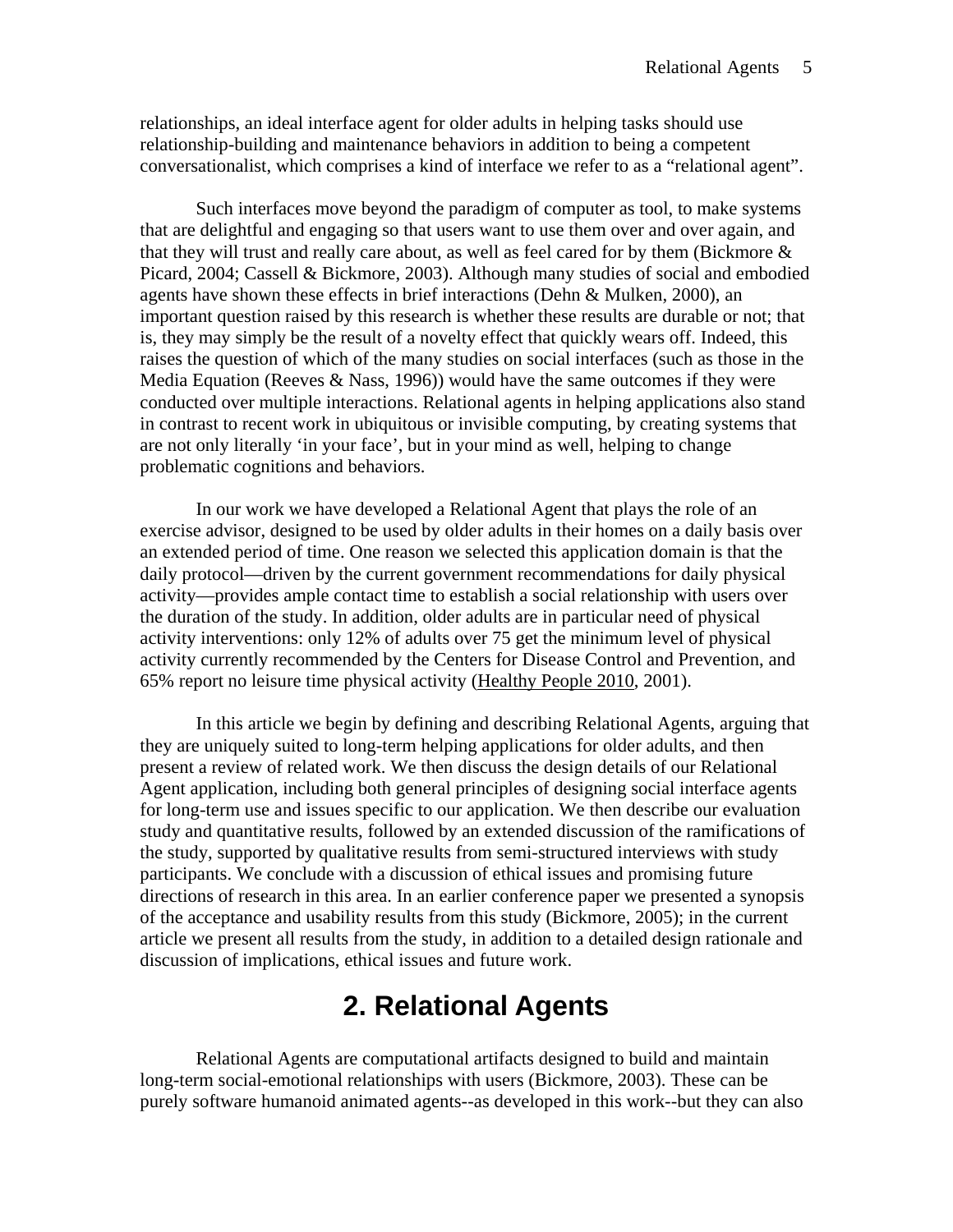be non-humanoid or embodied in various physical forms including robots, wearables and hand-held computers. Central to the notion of relationship is that it is a persistent construct, spanning multiple interactions; thus, relational agents are explicitly designed to remember past history and manage future expectations in their interactions with users. Finally, relationships are fundamentally social and emotional, and detailed knowledge of human social psychology must be incorporated into these agents if they are to effectively build relationships with users in the most natural manner possible.

This work uses a relational agent that is a specialized kind of ECA. In addition to the reasons cited in the Introduction, an ECA was selected because language is the primary modality used to build human relationships (Duck, 1995), face-to-face conversation is the primary site of human language use, and many of the relational strategies that humans use within conversation are nonverbal (Andersen & Guerrero, 1998).

Although some forms of relationship can be constructed without language (e.g., 'relationships' with pets) language is crucial for the development and management of human relationships (Duck, 1994). Given this, our agent uses natural language and synchronized nonverbal conversational behavior to communicate with users. User input, however, is more problematic. While we would like to use unconstrained speech input, we find the state of the art in speech recognition (especially for older adults) and natural language understanding (especially for unconstrained social dialog) does not support this. Consequently, we offer users on-screen, multiple-choice inputs, dynamically updated during each turn of the conversation. While this can be very constraining for some users, properly constructed agent dialog and user response choices can still maintain the feel of social interaction, and was shown in the MIT FitTrack study (Section 3.4) to be sufficient for establishing social bonds between a relational agent and user over time. In addition, this form of user input, which relies on recognition rather than recall and synthesis, may be easier to use for many older adults who suffer from language production impairments (Ulatowski, Cannito, Hayashi, & Fleming, 1985).

# **3. Related Work**

#### *3.1. Dialog Systems for Health Communication with Older Adults*

A number of dialog systems have been developed for older adults, particularly in the area of health communication.

The TLC-ACT system was an automated telephone system that used recorded speech output and touch-tone input to promote exercise adoption (Jarvis, Friedman, Heeren, & Cullinane, 1997). Weekly calls were made over a three month period to 41 older adults (average age 66), while a "usual medical care" control group received printed information on the benefits of walking. Subjects in the intervention group who walked 15 minutes or less at baseline significantly increased the number of minutes walked at the end of the intervention compared to controls. In addition, subjects were very satisfied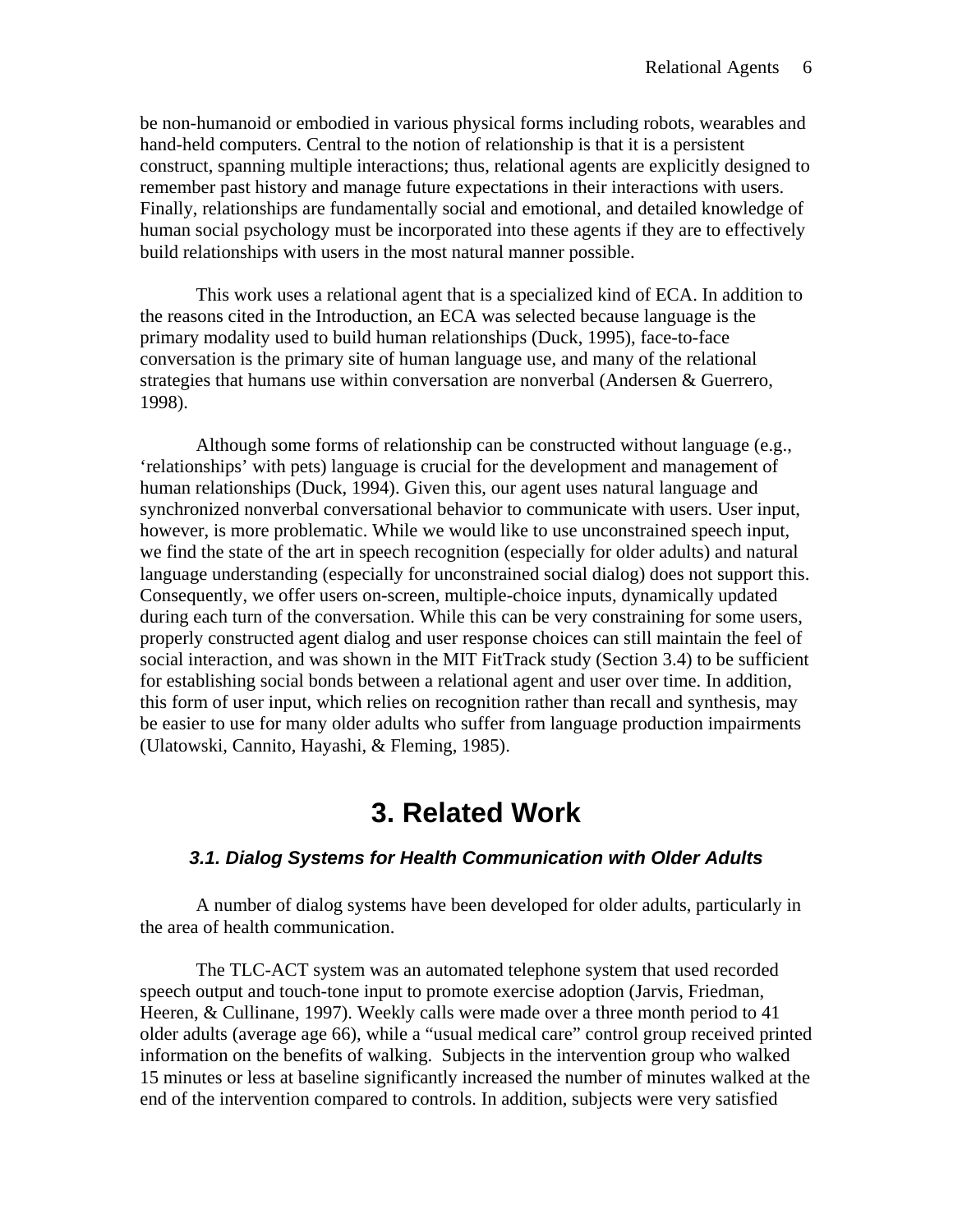with the system, giving it a score of 8.6 (range:  $1 =$  "very dissatisfied" and  $10 =$  "very" satisfied"), and 74% of the intervention group rated their satisfaction as 10 of 10.

The Medication Advisor is a spoken dialog system that uses an animated pill to communicate with older adults. It is designed to provide advice on prescription medications, particularly in situations of complex polypharmacy (Ferguson et al., 2002). While the project report acknowledges that polypharmacy is a significant problem for older adults, there is no evidence that the system was designed to accommodate the range of linguistic and cognitive impairments common in older adults, nor was it evaluated in any formal trials involving older adult users.

A number of automated reminder systems have been developed for older adults with mild to moderate cognitive impairment. Perhaps the most sophisticated system developed in this area is Autominder, which incorporates sensing, planning and scheduling capabilities to adapt to the activities of the older adult user (Pollack et al., 2003). Autominder also communicates to its users in natural language, and uses a custom text generation algorithm to generate reminders that are as effective and non-repetitive as possible. However, it does not engage users in an interactive dialog or have any social aspects to its planned communication.

### *3.2. Embodied Conversational Agents for Older Adults*

ECAs have rarely been used as interfaces for older adults. Besides the animated pill used in the Medication Advisor, the only ECA system in this area that we are aware of is the GrandChair system (Figure 1)(Smith, 2000). In this system the agent had the appearance of a 6-year-old child, and was designed to elicit narratives from older adult users. The system used user posture and speech intonation to provide continuation prompts at appropriate intervals ("tell me more"). In a study involving 15 grandmothers (aged 55 to 65) the agent was found to elicit significantly more and longer stories than a text-prompt control condition. Fourteen of the 15 users enjoyed the experience, and all users automatically adopted a child-directed speaking style appropriate for a 6-year-old child.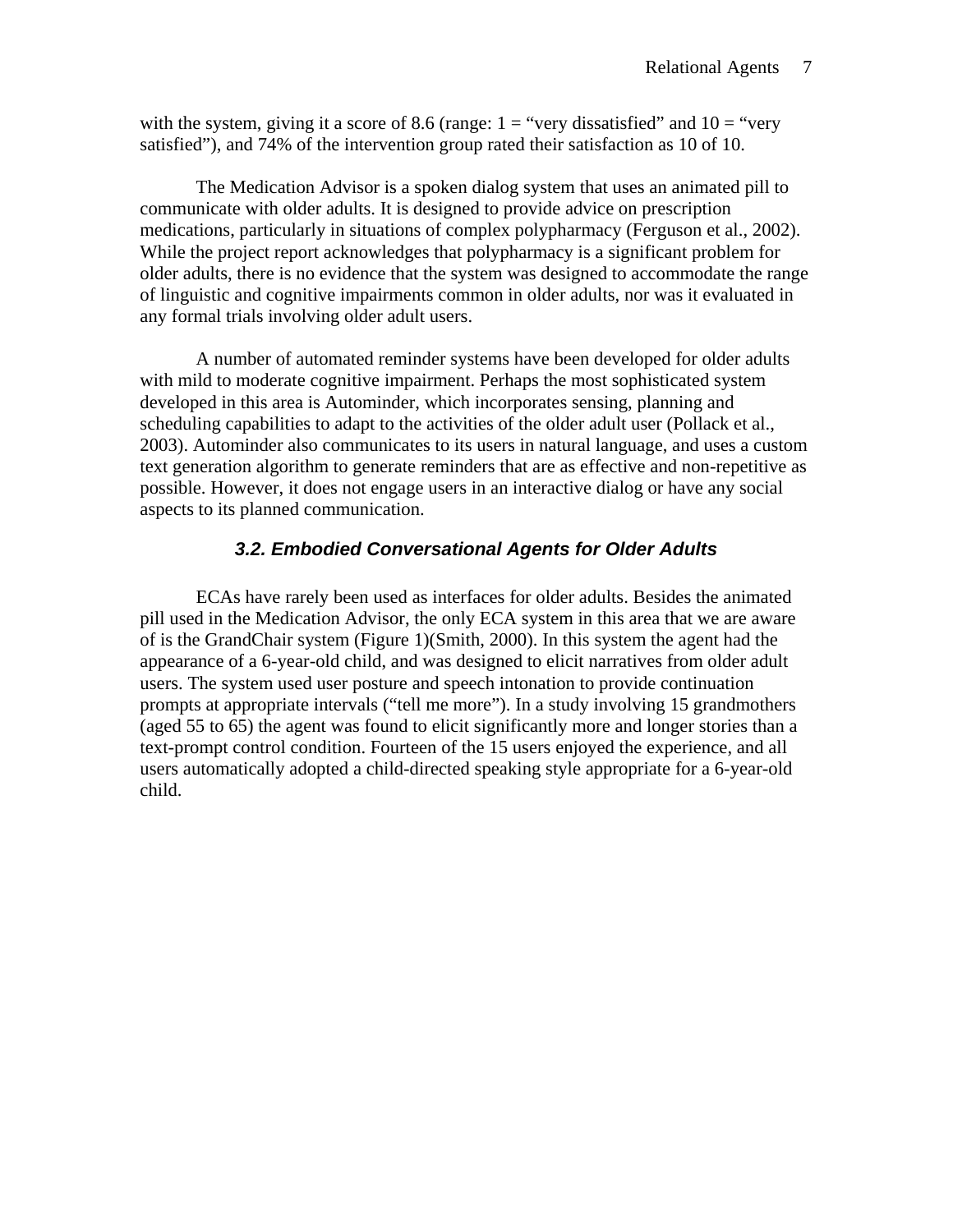

**Figure 1. GrandChair, An Early Conversational System for Older Adults** 

### *3.3. Emotional Care-Taking Robots for Older Adults*

Several recent efforts in academia and industry have focused on creating robotic pets for older adults in order to achieve the same beneficial effects found in animalassisted therapy, namely to decrease stress, anxiety and loneliness and improve mood, e.g. (Banks & Banks, 2002). The "mental commit" robots take the form of cute stuffed animals such as a cat or a harp seal pup, and are designed to foster an attachment with users. One study compared the effects of these robots on older adults in a nursing home with the effects of an identical robot that had a much simpler behavioral repertoire, however no significant differences were found (Wada, Shibata, Saito, & Tanie, 2003). Although the robot was used in group sessions by the same individuals four days per week for three weeks, and has long-term memory and a reinforcement learning mechanism, it is not possible for it to model a relationship with any particular user given that it does not have the ability to discriminate between users. Another study compared the use of a Sony AIBO robotic dog with a stuffed toy dog and a "clothed" AIBO by a group of older adults with severe dementia. This study found that patients actually interacted more with the stuffed toy than either of the AIBOs, but the differences were not significant (Tamura et al., 2004).

There is also an emerging commercial market for robotic dolls targeted at the older adult market, particularly in Japan. Bandai launched the Primopuel doll in 1999, which is designed to resemble a five-year-old boy who continually asks to be hugged and entertained. Dream Supply released the Snuggling Ifbot in 2004, intended to be a speechbased conversational partner for the elderly. Tomy recently announced the release of the Yumel doll, which also converses with older adults using speech, and assists users in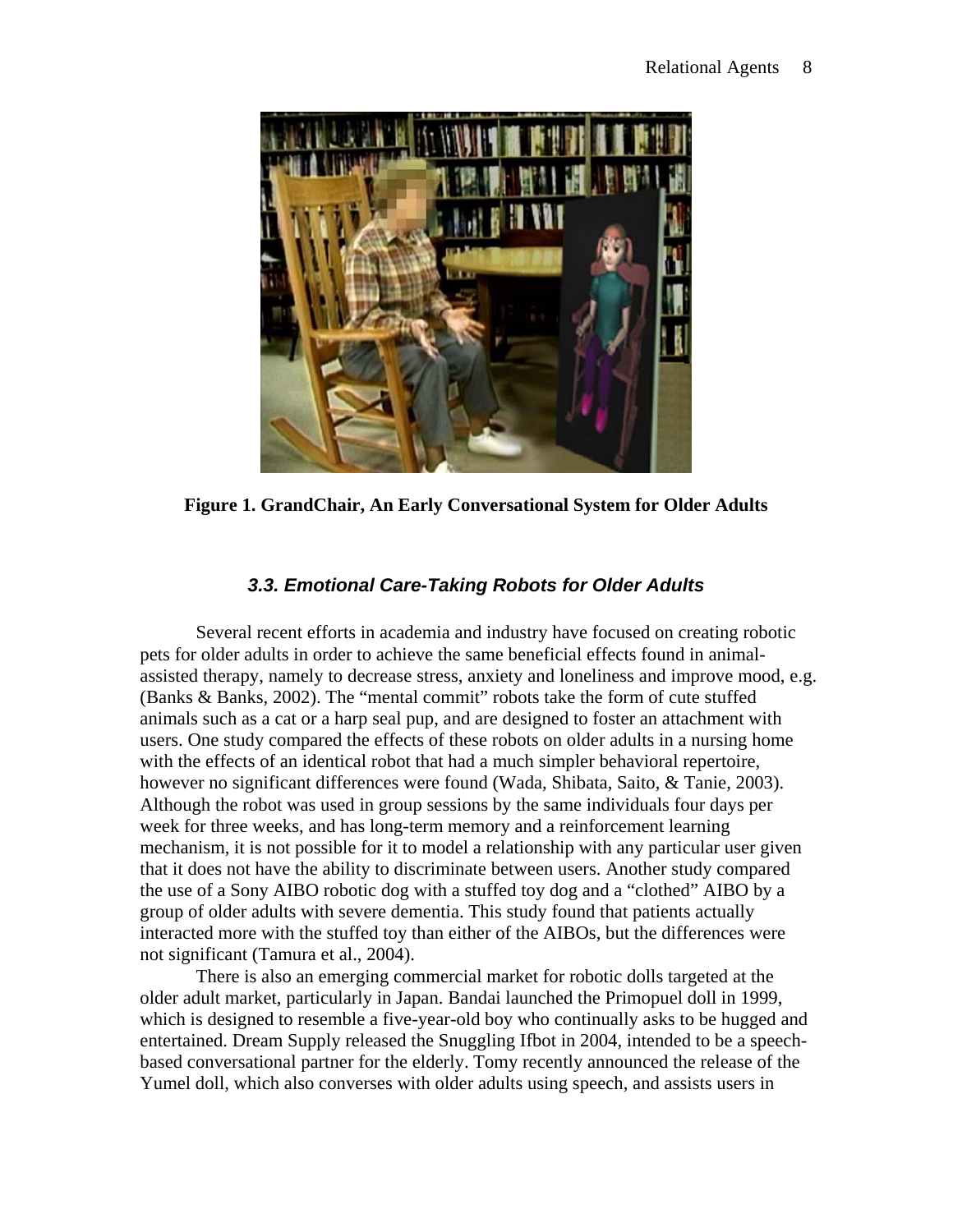maintaining healthy behaviors such as good sleep hygiene (AFP, 2005). None of these systems have been formally evaluated.

### *3.4. MIT FitTrack*

The FitTrack system was developed to investigate the ability of Relational Agents to establish and maintain long-term, social-emotional relationships with users, and to determine if these relationships could be used to increase the efficacy of health communication and health behavior change programs delivered by the agent (Bickmore, Gruber, & Picard, to appear; Bickmore & Picard, to appear). The system was designed using a client-server architecture, with the client application running on users' home computers. The client bundled an ECA, web browser, input screens, and speech synthesizer (see Figure 2), while the server maintained the relational database, web server (for forms, educational content, and self-monitoring graphs) and dialog engine.



**Figure 2. MIT FitTrack Client Interface, Used in an Earlier Study** 

In FitTrack, interaction dialogs are scripted using a custom scripting language that compiles into Augmented Transition Networks (ATNs (Woods, 1986)) so that common sub-dialogs could be factored out and re-used across interactions. Each state in the network generally specifies: 1) an output utterance for the agent that can be tailored at runtime using template-filling (agent nonverbal behavior is automatically generated at system compile time using BEAT (Cassell, Vilhjálmsson, & Bickmore, 2001)); 2) a set of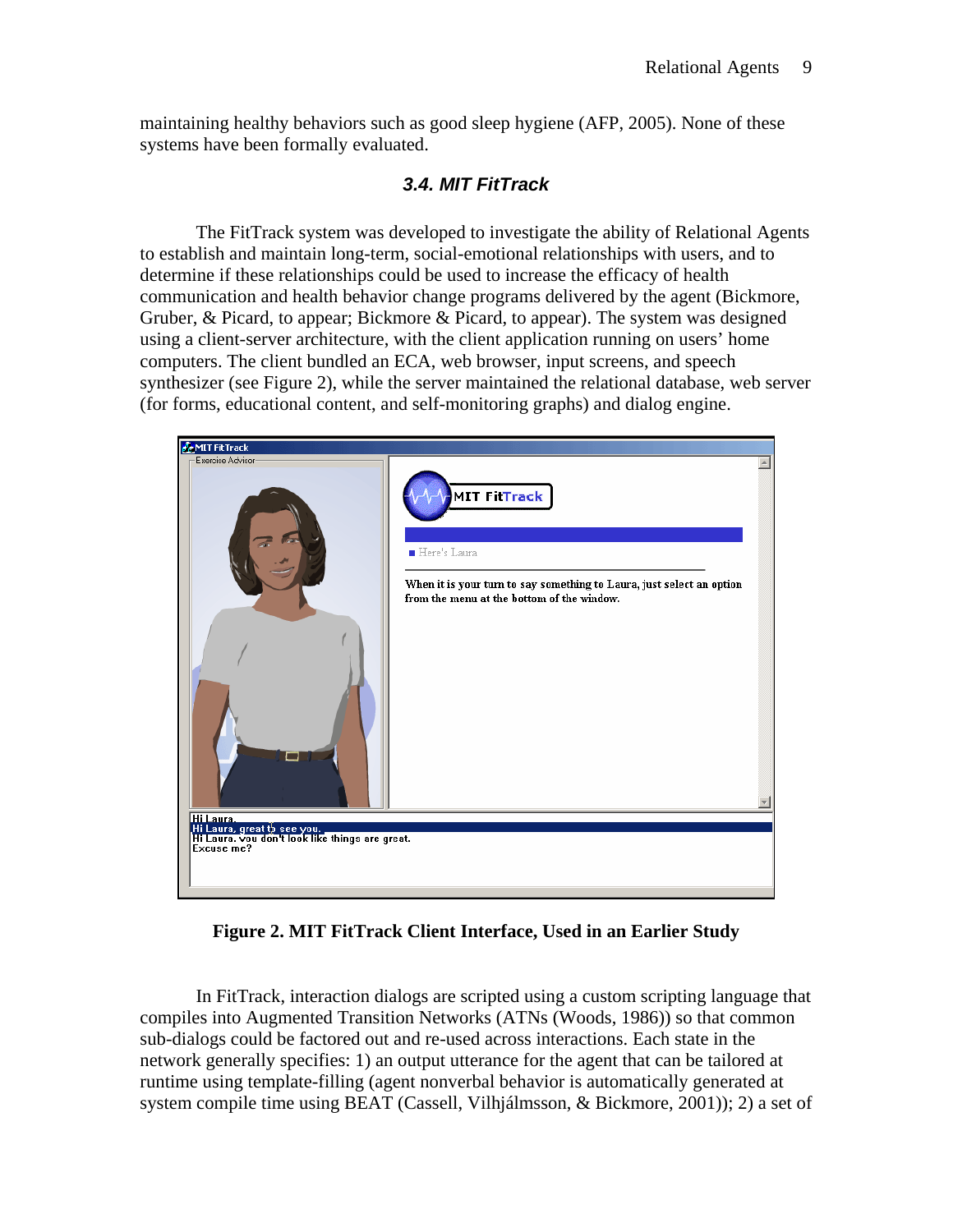allowable user utterances that will be presented to the user as a multiple choice selection menu ; and 3) next state specification and actions to perform for each user utterance.

An evaluation of the physical activity advisor agent was conducted in a longitudinal, between-subjects design study, involving 101 MIT students and staff interacting with the agent daily for 30 days. The user-agent relationship was evaluated using the Working Alliance Inventory, which is a standardized measure used in psychotherapy to evaluate the quality of therapist-client working relationships (Horvath & Greenberg, 1989).

The study had three treatments: RELATIONAL, NON-RELATIONAL, and a baseline CONTROL condition. In each study arm, subjects received standard behavioral interventions, including goal setting and self-monitoring via progress charts showing their activity levels over time. All subjects were also provided with daily web pages of educational content on the topic of walking for exercise. All subjects in RELATIONAL and NON-RELATIONAL conditions had a daily "conversation" with the virtual exercise advisor named Laura about their progress, any obstacles they had to exercising, and the educational content. In the RELATIONAL group, the agent also used relational strategies in an attempt to build a working alliance relationship with subjects, whereas in the NON-RELATIONAL condition the relational functionality had been removed.

Subjects in the RELATIONAL condition had significantly higher Working Alliance scores (on the bond subscale of the measure) compared with subjects in the NON-RELATIONAL condition, both at one week into the intervention  $(t(58)=1.75$ ,  $p<.05$ ) and at the end of the 30 day intervention (t(57)=2.26, p<.05). Subjects in the RELATIONAL and NON-RELATIONAL groups combined increased their number of days per week over the 30 minutes per day of moderate-or-greater physical activity goal (during the intervention period) significantly more than subjects in the CONTROL condition,  $t(86)=1.98$  p<.05. However, there were no significant differences between the RELATIONAL and NON-RELATIONAL groups with respect to gains in physical activity.

# **4. Design of a Relational Agent for Older Adults**

In this section we first describe some general design principles for Relational Agents, and then discuss the specific system we implemented for older adult users.

### *4.1. Principles of Relational Agent Design*

Relational Agents that will be used for extended periods of time require special design considerations compared to systems that are either only used for brief interactions or do not engage the user in social interaction. An overriding goal in designing these systems is to make them continually engaging to use so that people want to keep using them over and over again.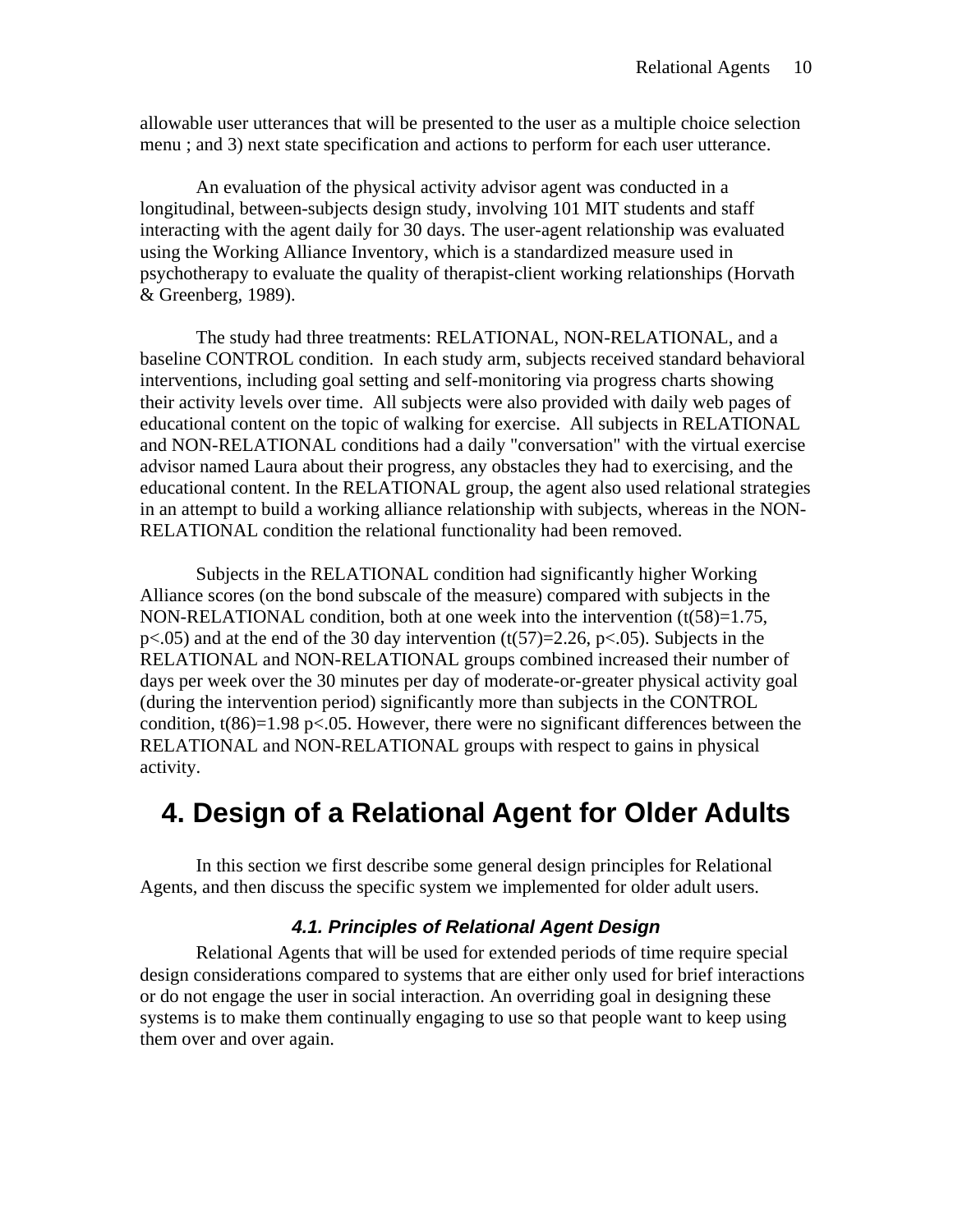#### *4.1.1. Model of User-Agent Relationship*

If the user-agent relationship is expected to change over the projected period of use, then a key element of the system is a model of this relationship, methods for updating it, and its use in planning dialog and other interaction behaviors. There are many kinds of relational models (see (Bickmore & Picard, to appear) for a summary), but perhaps the simplest is one that varies along a fixed trajectory based on number of interactions or total contact time with the user. For example, an agent might be designed so that initial interactions with it by a particular user will be relationally distant and professional, but gradually become more personal and social over time, as reflected by increasing turns of social dialog and increasing frequency of other kinds of relational behavior. This is the relational model used in the FitTrack system (for a more sophisticated example, see (Cassell & Bickmore, 2003)).

#### *4.1.2. Use of Relational Behavior*

There is a wide range of relational behavior an agent can use in attempts to manipulate or maintain its relationship with a user, and, conversely, that the agent could recognize in the user's behavior to infer their relational stance. These include social dialog, empathy, meta-relational communication (talk about the relationship), humor, and self-disclosure (see (Bickmore & Picard, to appear) for an extended discussion). Empathy, in particular, is frequently mentioned in the helping literature as the most important factor in establishing a working alliance (Gelso & Hayes, 1998). Empathy may also be especially important in systems developed for older adults, since older adults are much more prone to relating painful information about their lives in social dialog than younger adults (Coupland, Coupland, & Giles, 1991).

#### *4.1.3. Persistent Memory*

A crucial element in a Relational Agent system is a memory of past interactions with a user. While this is theoretically not a necessary element of the relational model (relationships can be characterized categorically or via specific expectations about the future (Bickmore, 2003)), it is necessary for the proper use of many relational behaviors, such as talking about the past and future together (Planalp, 1993; Planalp & Benson, 1992) and continuity behaviors (talk about the time spent apart (Gilbertson, Dindia, & Allen, 1998)). Several subjects in the MIT FitTrack study reported that they first noticed that there was something special about the agent when it remembered something about them from a past interaction.

Persistent memory should ultimately be represented as an episodic store recording all details of all (or key) past interactions with the user. At a minimum, however, it can be designed to record specific facts that can be referenced in future conversations. Examples in the physical activity domain include remembering the name of a user's walking buddy or favorite walking location, as well as purely social (off-task) facts, such as the user's favorite television program and whether they had any big plans for the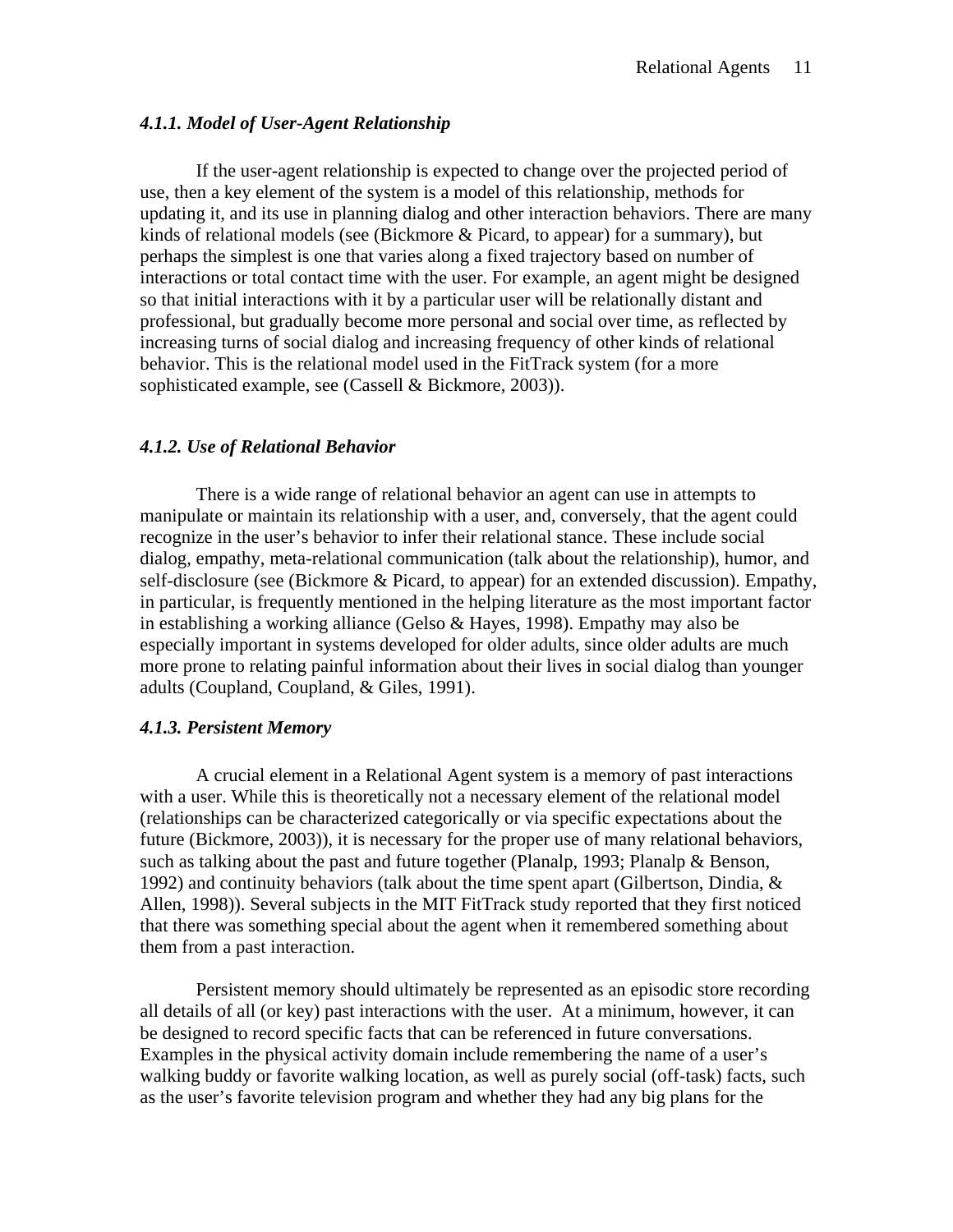upcoming weekend or not. FitTrack uses a slightly more sophisticated version of persistent memory, in which it records facts indexed to specific conversations, so that the agent can tell, for example, whether the user has not been feeling well for the last four interactions.

#### *4.1.4. Variability in Agent Behavior*

People continuously vary their language in subtle ways in response to changes in context, mood, interaction history, and, of course, relationship with their listener. Imagine how strange it would be if every time you ran into an acquaintance they used *exactly* the same language in their conversation with you. Not only would this seem unnatural, but it would also send the message that their past history with you is unimportant. Thus, in order to establish a social bond with the user and to maintain their engagement over long periods of time, some variability in a Relational Agent's verbal and nonverbal behavior is important. In the MIT FitTrack study many subjects felt that the agent was repetitive after the first week or two. This was not just an annoyance; several subjects said that it had a significant negative impact on their engagement with the system and on their motivation to exercise.

Determining appropriate types and amounts of behavior variability to maintain engagement remains an important area of research. There are several approaches to providing variability, however, that are used in FitTrack and are relatively straightforward to implement. First, at each state in the dialog, multiple agent utterances are specified and randomly selected from at runtime, providing some variability in the agent's verbal and nonverbal behavior for every possible utterance it might make. Second, the use of items from persistent memory to both condition logical branches in the dialog and to fill in utterance template slots provides variability over time. Overall dialog structure is also varied, as described in the next section.

#### *4.1.5. Dialog Structure*

Some variability in overall dialog structure is important as well. However, if the ATN-scripting approach to dialog is used, this can be an imposing task, especially if each interaction is scripted as a separate dialog and every dialog has a significant amount of branching. This was the approach taken in the MIT FitTrack system, and it clearly is not scalable. In the system for older adults, we use a fixed top-level dialog structure, but with "hooks" at each location at which dialog variants can be inserted (e.g., for social dialog). This is coupled with a database of dialog fragments that are indexed by interaction so that, rather than having to write entire top-level scripts for each interaction, only the elements that are different from the standard task-oriented interaction need to be authored.

The dialog structure used in the system for older adults is shown in Figure 3. Social dialog fragments can be inserted between any of the steps in the above structure, based on the number of interactions the agent has had with the user. In addition, many of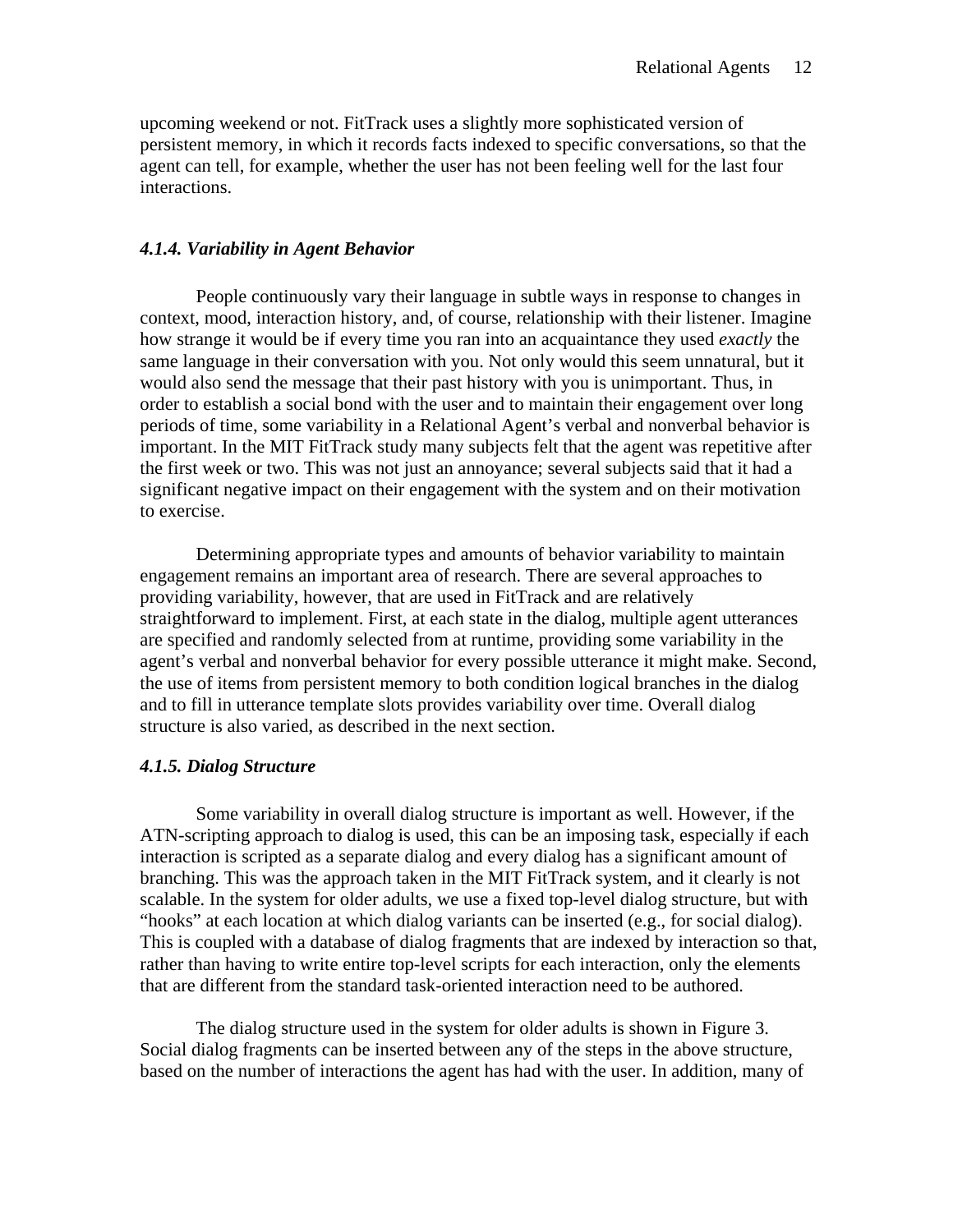these fragments are written so that they could be re-used, such as talking to users about the weather, their weekend plans, or whether they were enjoying their exercise or not.

- 1. Greeting
- 2. Ask about user's physical & emotional state ("how are you?")
- 3. Talk about events that have occurred in user's life since previous contact.
- 4. Ask about user's pedometer readings (includes showing self-monitoring graph of steps walked vs. agent-suggested goals over time)
- 5. Review user's exercise progress with respect to long-term goals and shortterm commitments (includes positive reinforcement and problem solving)
- 6. Negotiate next walking commitment (includes tips and affirmations)
- 7. Ask about when user will contact the agent again
- 8. Farewell
- 9. Introduce educational content page for the day

### **Figure 3. Top-Level Dialog Structure for New FitTrack System**

### *4.2. FitTrack for Older Adults*

FitTrack was adapted for a population of older adult users (aged 65 and over) with little or no previous computer experience. The system was designed to be easy to use, with a very consistent and intuitive user interface. To achieve these objectives desktop computers were chosen, but instead of using a keyboard and mouse, large (17") color touch screen monitors were used. The ECA display area was enlarged to fill most of the screen in order to accommodate visual impairments, and the scrolling list of user input options at the bottom of the screen was replaced with a list of large buttons with enlarged text along the right edge of the screen (see Figure 4). The self-monitoring graph and educational content was displayed by temporarily replacing the ECA, in order to maintain large font sizes throughout (Figure 5, left and center, respectively). Subjects were required to enter a daily pedometer reading. For this, a numeric keypad entry screen was used so that it appeared in the same area as all other user inputs (Figure 5, right).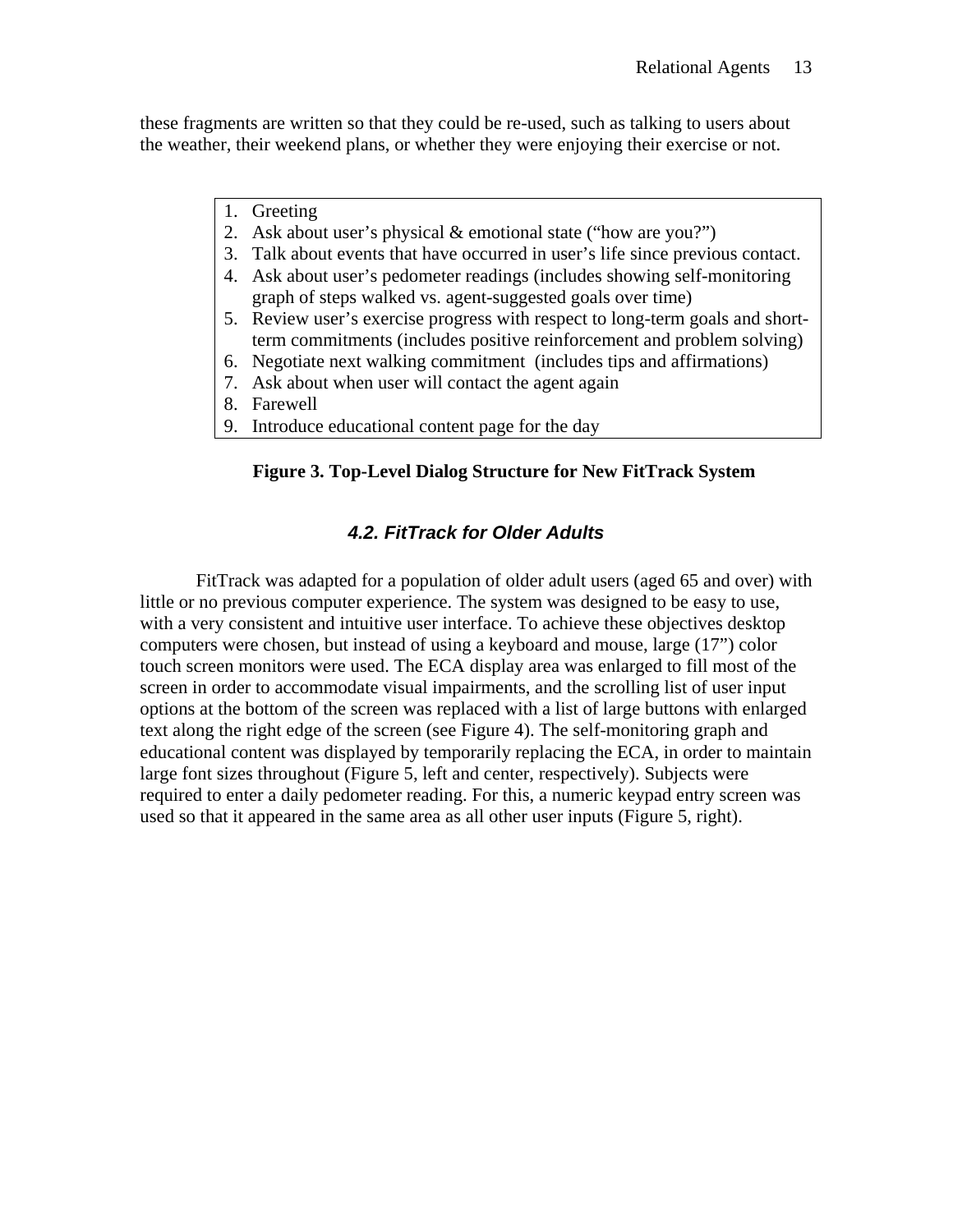![](_page_13_Picture_1.jpeg)

**Figure 4. Interface for New FitTrack System, Showing Conversational Agent** 

![](_page_13_Figure_3.jpeg)

**Figure 5. Additional Interface Displays for New FitTrack System (left) self-monitoring chart; (middle) educational page; (right) pedometer entry** 

The FitTrack architecture was redesigned to run stand-alone on one computer to eliminate the need for Internet access, with a local database maintaining the persistent memory and logs of all user interface actions for evaluation and troubleshooting. Participants were provided with a dedicated-use PC and table for use during the study period. The system was configured so that participants simply pushed the PC power button to automatically run the relational agent interface, conduct the 5-10 minute daily interaction, and automatically shut down the system once completed. In order to prevent loss of data due to system crashes or theft, a concern given the implementation neighborhoods, the system was designed to walk the user through a weekly floppy disk backup procedure.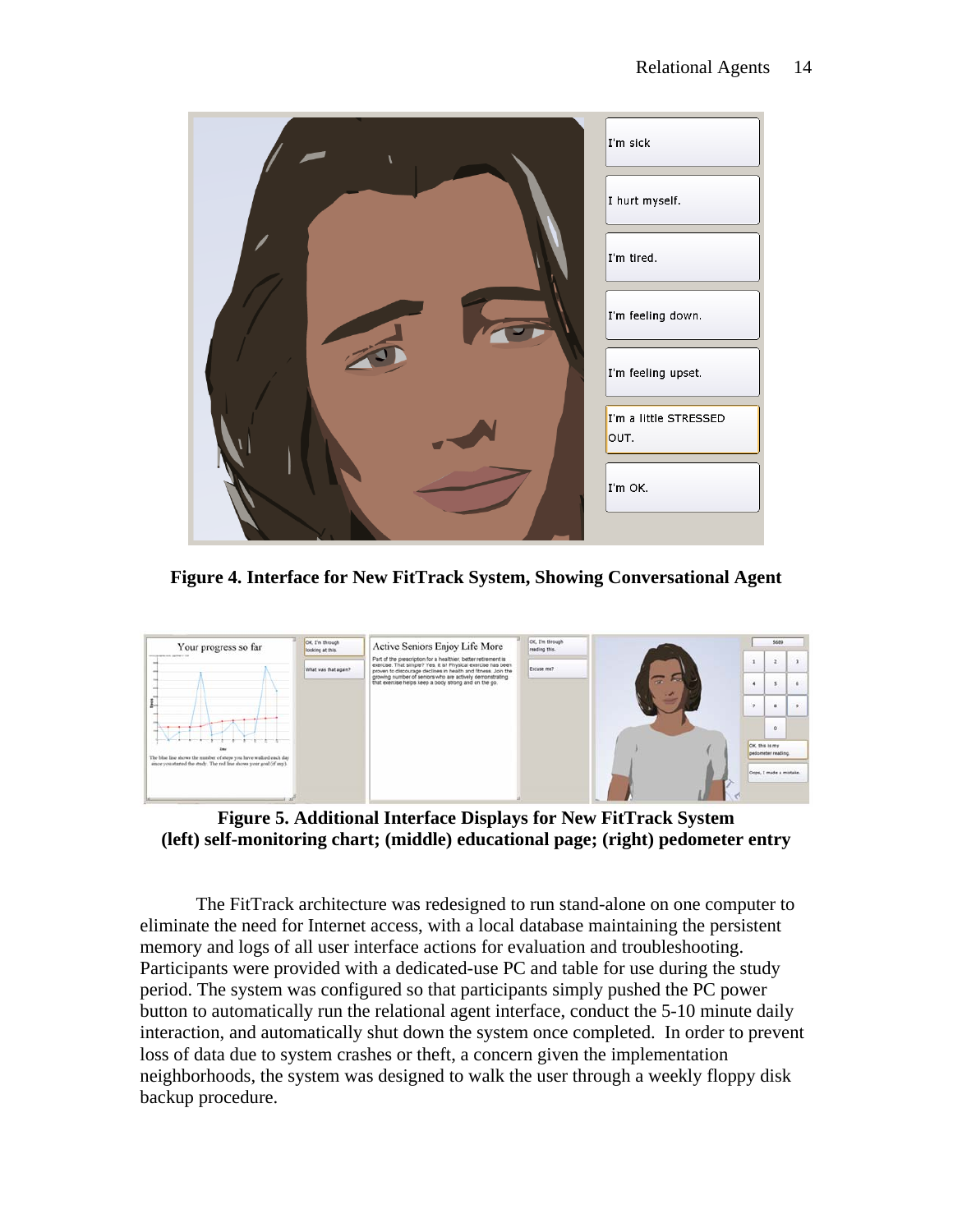Most of the dialog content from the original MIT FitTrack system was reauthored for an older adult population. The conversational scripts used by the agent were designed to be used daily over a two-month period of time, following the structure outlined in Section 4.1.5. The daily conversation involved having participants enter the number of steps they had walked on the previous day, showing them a self-monitoring graph of their progress, providing positive feedback when warranted, discussing obstacles to exercise, and negotiating a walking goal for the following day which was "shaped" to gradually allow them to work from their baseline level up to their two month goal. Since there was very wide variability expected in the amount of walking our participants would be performing given the heterogeneity of physical function among older adults, we set different two-months goals for participants based on their first week's baseline data. The goal was: 5,000 steps/day if their baseline was below 5,000 steps/day; 10,000 steps/day if their baseline was 5,000-10,000 steps/day, otherwise it was set to maintain their baseline level. In addition, the agent used the relational behaviors used in the MIT FitTrack system, including social dialogue, empathy exchanges, meta-relational communication, and nonverbal immediacy behavior, adapted for the new subject population. For example, social dialog about MIT and Cambridge was replaced with dialog about television shows and Boston neighborhoods. Figure 6. shows part of a transcript from one of 211 interactions conducted with subjects during the study.

The 60 pages of educational content were assembled from publicly available web pages on exercise topics, particularly walking for older adults, from the American Council on Exercise (ACE, 2004), the National Institutes of Health, and the Centers for Disease Control and Prevention.

### *4.3. Pre-test Study*

Prior to the intervention study, the interface was pre-tested with five participants in the Geriatric Ambulatory Practice (GAP) clinic at Boston Medical Center, the primary safety net hospital in the Boston area. All participants found the system easy to use with the exception of the floppy-disk backup procedure. Two participants accidentally rebooted the PC while attempting to eject the disk.

Four of the five reacted positively to the agent and indicated that they would be interested in having the agent in their homes to talk to them daily about exercise. We also gave participants 11 designs for ECA characters developed by an animator for the project, intended to more closely match the subject population in age, race and body build. Subjects were asked to pick the character they would feel most comfortable working with. Figure 7 shows the top-rated choices.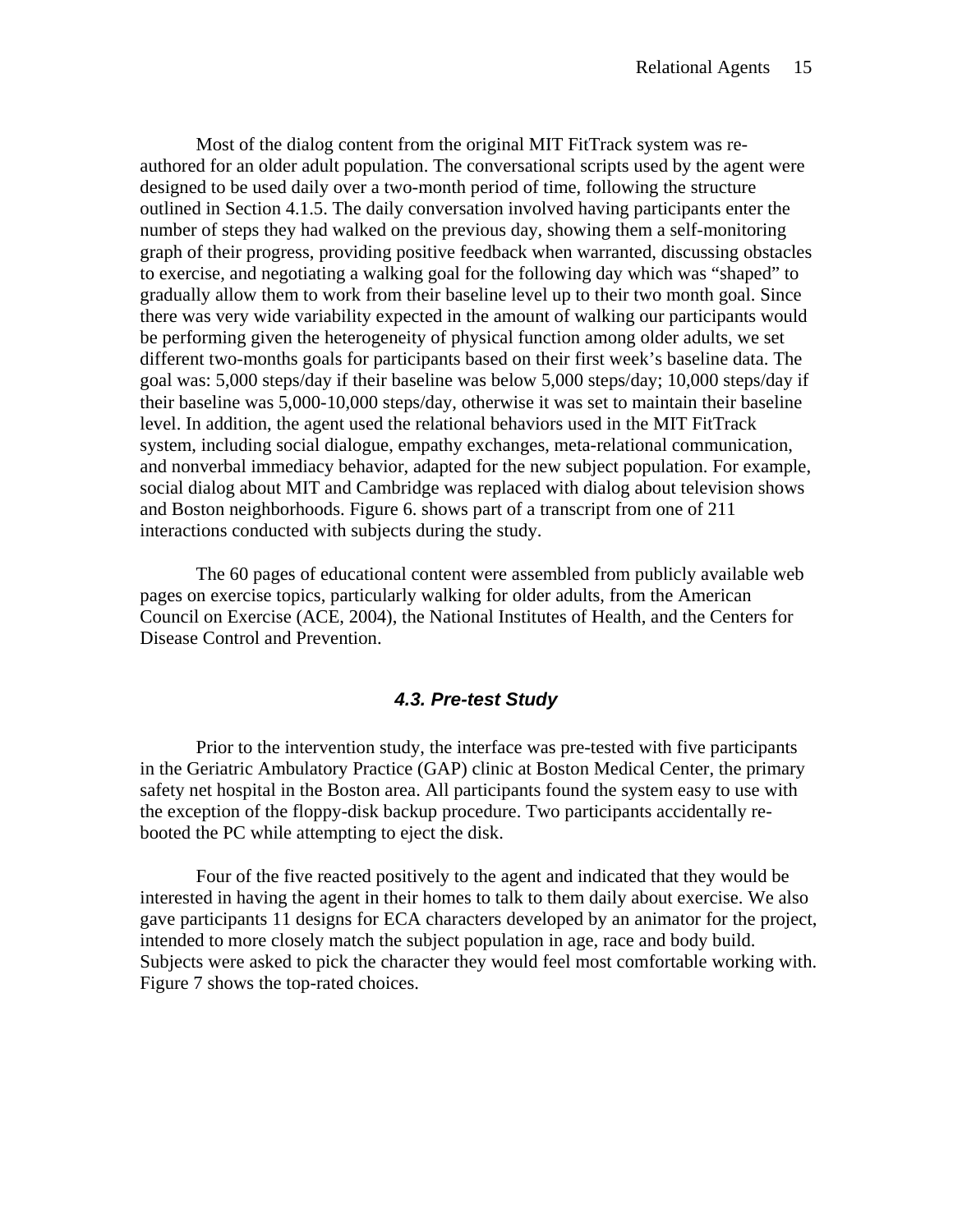- 1. A: Hello, Bertha. Great to see you.
- 2. U: Hi Laura.
- 3. A: How are you feeling today?
- 4. U: I'm not feeling so great.
- 5. A: I am sorry to hear that.
- 6. A: Tell me more about how you are feeling.
- 7. U: I'm tired.
- 8. A: How tired are you feeling?
- 9. U: I'm pretty beat.
- 10. A: Good grief, I hope you're not getting sick. Can you get some rest soon?
- 11. U: I think so.
- 12. A: That is great. I hope you come back feeling refreshed.
- 13. U: Me too!
- 14. A: So, are you from the East Coast originally?
- 15. U: No, I'm from another country.
- 16. A: Wow.
- 17. U: And you? Where are you from?
- 18. A: I was created right here in Boston.
- 19. U: Really?
- 20. A: How do you like living in Boston?
- 21. U: It's great.
- 22. A: Really?
- 23. U: Yeah.
- 24. A: So, is there anything I can do to help make this a more productive working relationship?
- 25. U: Nope, everything is OK.
- 26. A: That's wonderful.
- 27. U: Yeah.
- 28. A: So, let us talk about your pedometer readings.
- 29. A: Do you think you might do any more walking today?
- 30. U: No, I'm all done walking for today.
- 31. A: Do you have a good pedometer reading?
- 32. U: Yes, I have a good pedometer reading for today.
- 33. A: How many steps did you walk for today?
- 34. U: 10,525
- 35. A: Here is your progress chart. (progress chart is displayed)
- 36. A: So, let us talk about how you did since the last time we got together.
- 37. A: Your long term goal is to walk 10,000 steps a day.
- 38. A: The last time we talked you said you would walk 10,000 steps.
- 39. A: According to your pedometer you walked 10,525 steps.
- 40. A: Looks like mission accomplished on the exercise.
- 41. A: We're doing some great work together.

**…** 

```
Figure 6. Partial Transcript of Sample Conversation Between Subject and Agent 
                  (A=Agent ; U=User)
```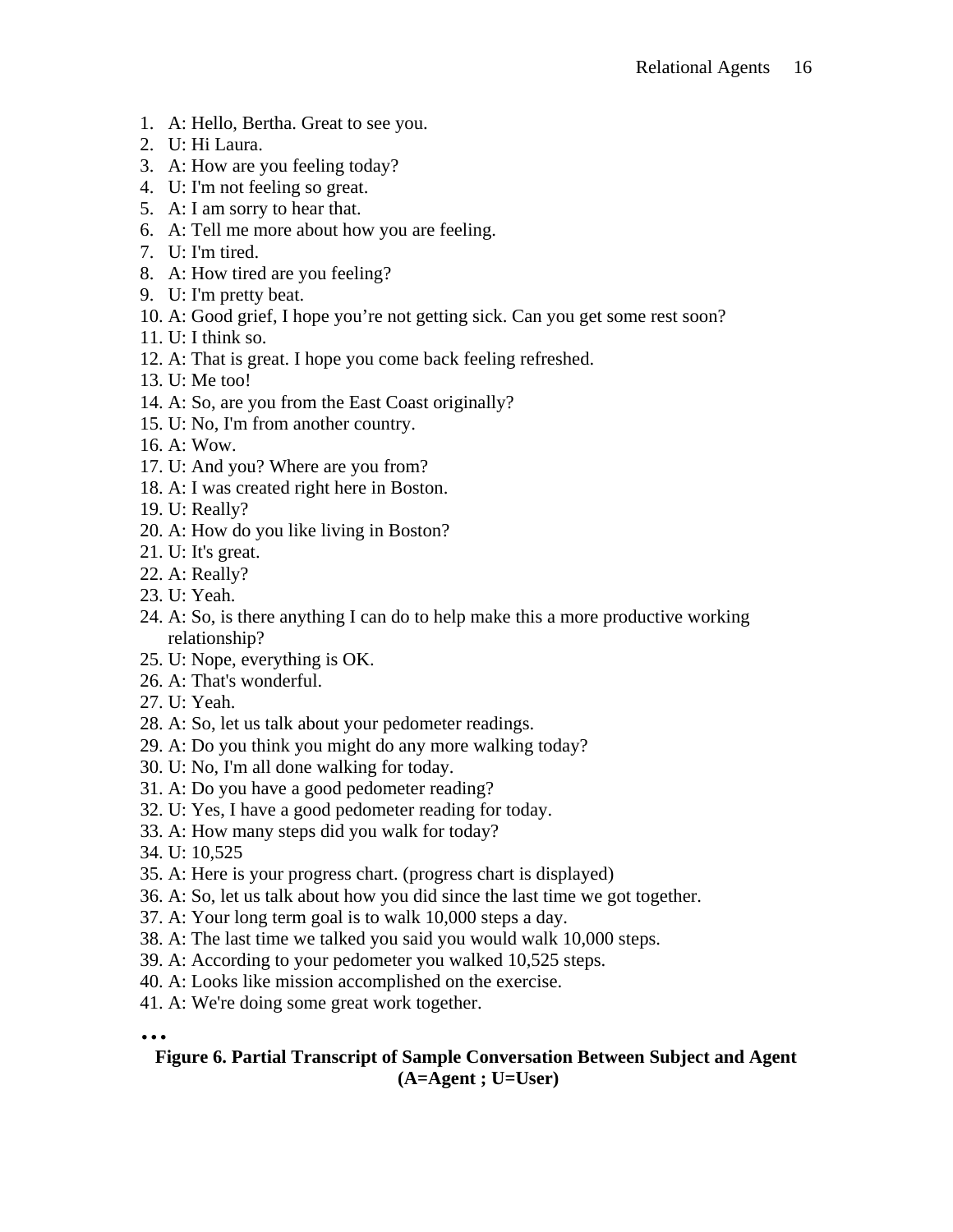![](_page_16_Picture_1.jpeg)

### **Figure 7. Top-Rated Animated Conversational Agent Choices by Geriatric Patients**

Based on these results we eliminated the floppy-disk backup procedure from the protocol (no loss of data actually occurred during the intervention study). Unfortunately, given budget and scheduling constraints, the "Laura" character used in the MIT study was re-used rather than using the selected character, although we plan to use these characters in future studies. This turned out to not be a problem, since there were no complaints about Laura's appearance from intervention study participants. In fact, the Laura character had been intentionally designed to be racially ambiguous, and one subject in the study commented that they liked the fact that Laura was a "person of color".

# **5. Evaluation of FitTrack for Older Adults**

To evaluate the acceptance and efficacy of the exercise advisor agent by older adults we conducted a randomized trial comparing participants who interacted with the agent daily in their homes for two months (RELATIONAL) with a standard of care control group (CONTROL). The CONTROL group used a physical activity intervention that had already been designed and planned for use in the GAP clinic, and involved giving subjects pedometers and printed materials on the benefits of walking for exercise.

The primary hypotheses evaluated in the study were:

H1. Subjects in the RELATIONAL group would enjoy using the Relational Agent on a regular basis.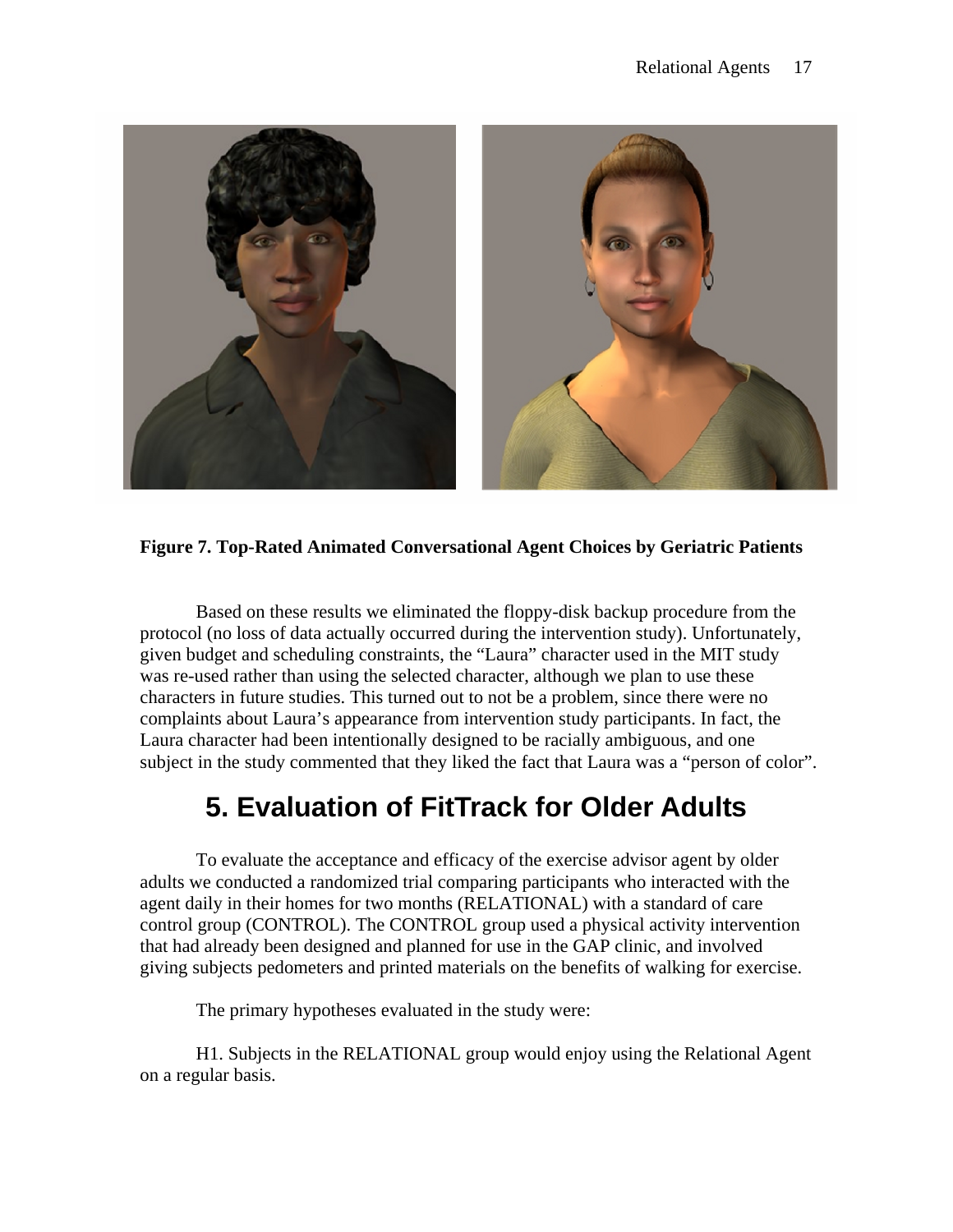H2. Subjects in the RELATIONAL group would perform more physical activity than subjects in the CONTROL group.

We were also interested in whether the use of a relational agent by older adults would lead to increases in well-being and, more specifically, decreases in loneliness. This was motivated by the general association found between social support and well-being in the elderly, and since the use of animal-assisted therapy has been shown to reduce loneliness in older adults (Banks & Banks, 2002).

H3. Subjects in the RELATIONAL group would have significant increases in well-being and decreases in loneliness compared to subjects in the CONTROL group.

The study took place in Boston neighborhoods between July and December, 2003, and was approved by the Institutional Review Board at Boston Medical Center.

#### *5.1. Procedure*

Subjects were referred by GAP physicians and nurses if they met the study eligibility requirements—(1) no significant cognitive impairments, (2) English speaking ability, and (3) ability to begin a new exercise program—and if they expressed an interest in participating in the study. Following GAP referral, subjects were contacted by telephone to complete screening and to schedule an initial meeting with an experimenter in their home. During this meeting, consent was obtained, demographic, literacy, health, well-being and loneliness questionnaires were completed, and pedometer use was demonstrated. Subjects were instructed to keep track of their daily steps on a paper log sheet. Subjects in the RELATIONAL group then had the computer installed in their home, after which they participated in a brief training session in which they conducted an initial interaction with the agent under the direction of the experimenter. They were asked to use the system daily, but informed that they could miss a day or two during the two month study period. Subjects in the CONTROL group were left with the printed materials on exercise from the GAP.

At the end of two months, an experimenter conducted a follow up meeting with subjects at which well-being and loneliness questionnaires were completed again and the paper log sheets of steps walked were collected by the experimenter. For subjects in the RELATIONAL group, a questionnaire evaluating various aspects of the intervention was also completed as well as a 15-30 minute, tape recorded, semi-structured interview with the experimenter, after which the experimenter dismantled and removed the computer system.

### *5.2. Subjects*

Twenty-one participants were recruited into the study based on referrals from the GAP clinic: 10 in the RELATIONAL group and 11 in the CONTROL group (see Table 1). Participants ranged in age from 63 to 85 (mean 74.0), were 86% female, and 76% African American. Seventeen (77%) were overweight or obese (based on body mass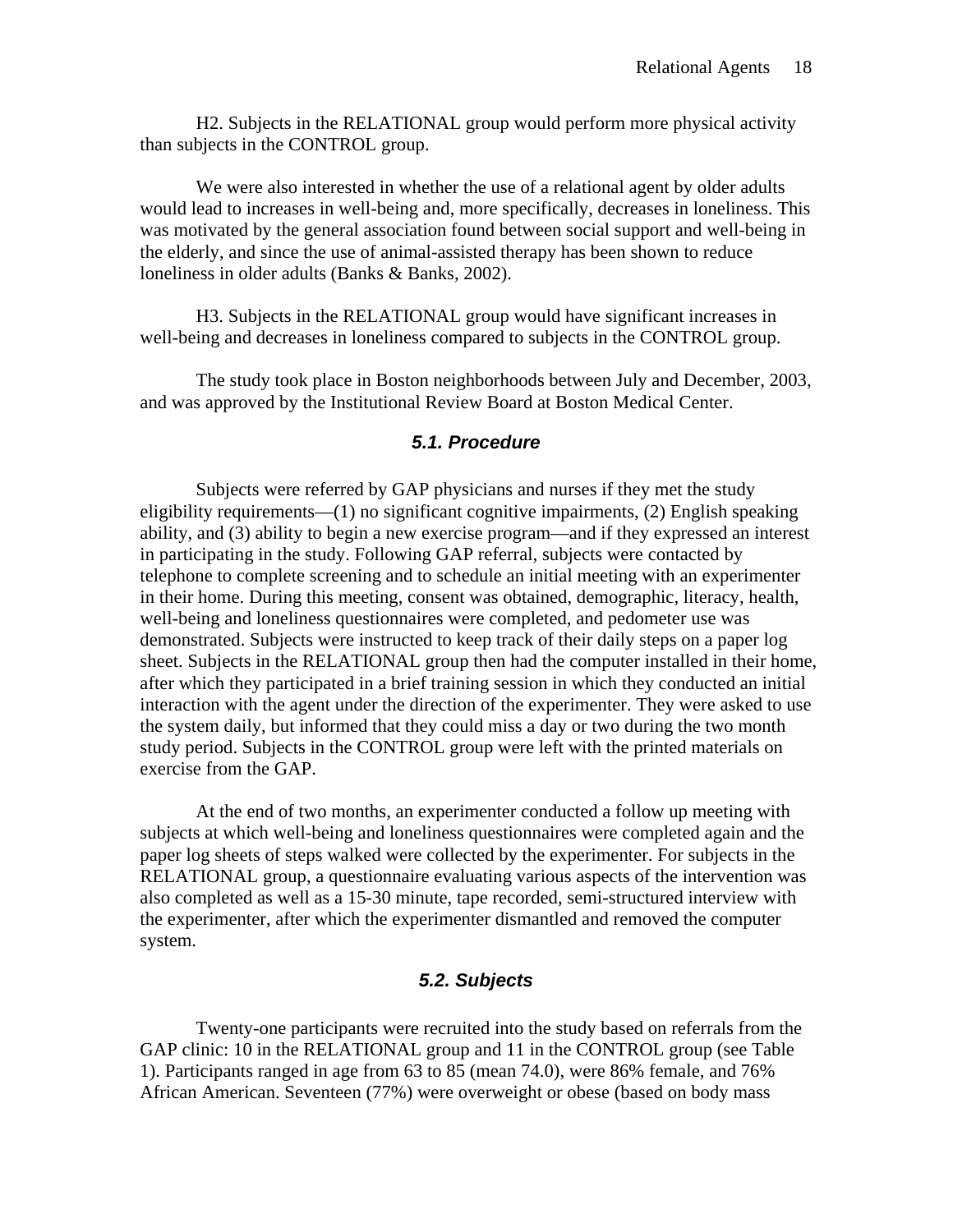index from reported height and weight), and nineteen (86%) were scored as having low reading literacy (Lobach, Hasselblad, & Wildemuth, 2003). Eight (38%) reported never having used a computer before and another six (29%) reported having used one "a few times".

There were no significant differences between the groups with respect to age, body mass index or overall health. Overall health scores from the SF-12 were near the national averages based on age (Ware, Kosinski, & Keller, 1996). Participants were compensated for their time.

|                                            |                    | CONTROL RELAT'L |                          | ALL  |
|--------------------------------------------|--------------------|-----------------|--------------------------|------|
| <b>Number of Subjects</b>                  |                    | 11              | 10                       | 21   |
| <b>Withdrawals from Study</b>              |                    | $\overline{2}$  | $\mathfrak{D}_{1}^{(1)}$ | 4    |
| Age                                        |                    | 74.2            | 73.8                     | 74.0 |
| <b>Gender</b>                              | Male               | 27%             | 0%                       | 14%  |
|                                            | Female             | 63%             | 100%                     | 86%  |
| Lives alone                                |                    | 27%             | 30%                      | 29%  |
| <b>Body Mass Index (BMI)</b> <sup>a</sup>  |                    | 30.4            | 27.9                     | 29.2 |
| <b>Overall Health (SF-12)</b> <sup>b</sup> | Physical (PCS-12)  | 41.6            | 45.8                     | 43.4 |
|                                            | Mental (MCS-12)    | 56.6            | 50.7                     | 54.1 |
| <b>Ethnicity</b>                           | African American   | 64%             | 90%                      | 76%  |
|                                            | Caucasian          | 27%             | 10%                      | 19%  |
|                                            | Other              | 9%              | 0%                       | 5%   |
| <b>Computer Experience</b>                 | Never Used         | 27%             | 50%                      | 38%  |
|                                            | Used A Few Times   | 27%             | 30%                      | 29%  |
|                                            | Use Regularly      | 45%             | 10%                      | 29%  |
|                                            | <b>Expert User</b> | 0%              | 10%                      | 5%   |
| Literacy score <sup>c</sup>                |                    | 65.4            | 61.6                     | 63.6 |

### **Table 1. Subject Demographics**

#### *5.3. Measures*

*Interaction History* was recorded in log files on the subjects' computers that kept track of all actions RELATIONAL participants took with their system.

<sup>&</sup>lt;sup>a</sup> BMI of 25-29.9 is 'overweight', 30 or more is 'obese' (Health, 1998)

<sup>&</sup>lt;sup>b</sup> SF-12 means for US citizens: age 65-74, PCS-12 = 46.36, MCS-12 = 55.31, for age 75 or greater, PCS-12=38.68, MCS-12=53.53 (Ware et al., 1996)

 $\textdegree$  Literacy score below 75 is 'low literacy' (Lobach et al., 2003)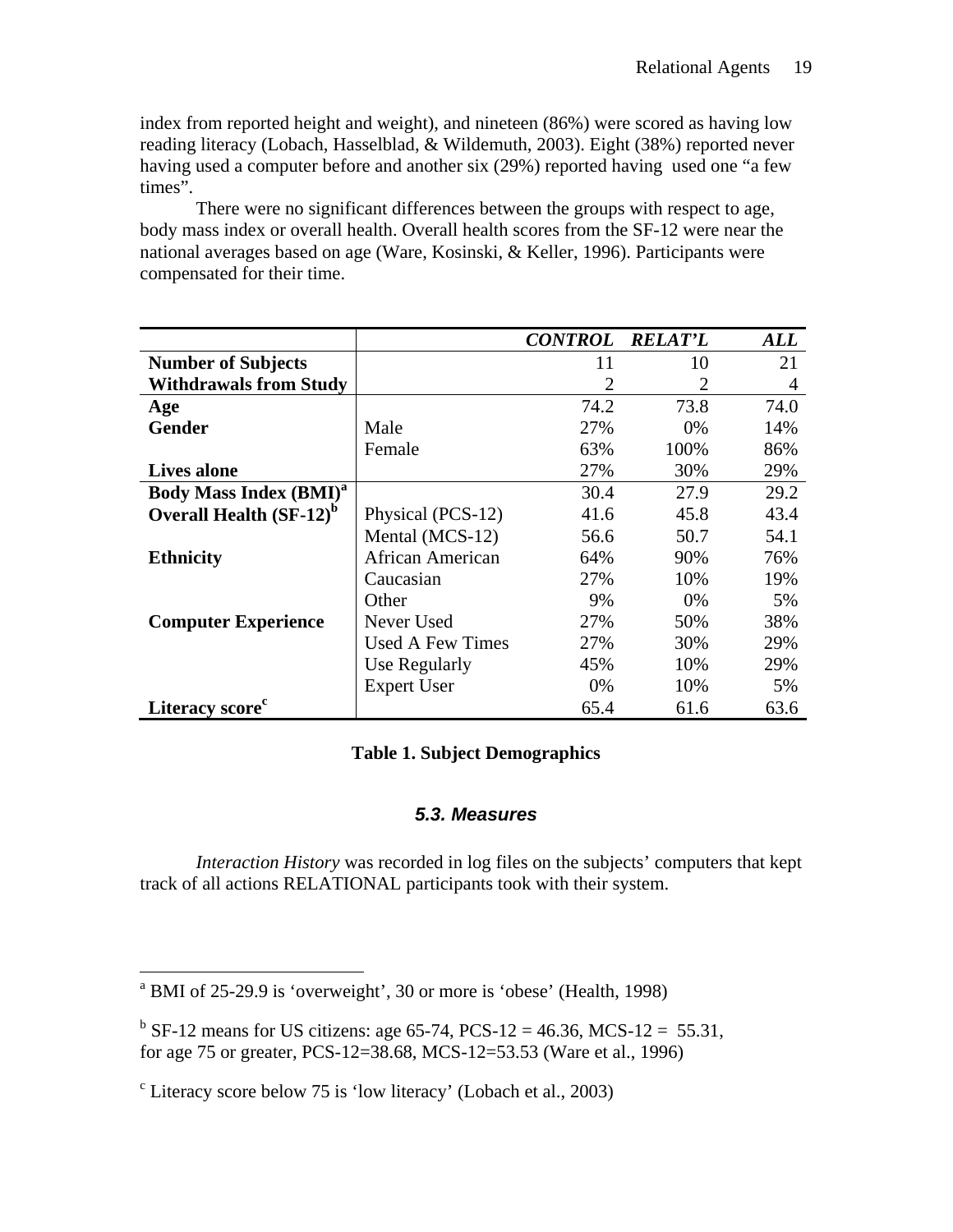*Steps Walked* was measured by a pedometer. Participants were instructed to write their steps down each day on a log sheet, and subjects in the RELATIONAL group were also prompted to enter these into the computer during conversations with the agent.

*Satisfaction with, Repetitiveness, Friendliness, Informativeness, Interestingness, Liking of, and Trust in* the agent (for subjects in the RELATIONAL group) were measured by single items on seven-point semantic differential scales at the end of the intervention, as were *Ease of Use* of the system, *Desire to Continue* using the system, and *Relationship* to the agent.

*Well-being* was measured using the Satisfaction with Life Scale (Diener, Emmons, Larsen, & Griffin, 1985) and the UCLA Loneliness scale (Russell, Peplau, & Curtrona, 1980), administered to all subjects at the start and end of the intervention.

*Overall health* was measured using the 12 Item Short Form Health Survey (SF-12), with subscales for physical health (PCS-12) and mental health (MCS-12) (Ware et al., 1996).

In addition, semi-structured interviews were held with each participant during the follow-up meeting at the end of the intervention.

### *5.3. Results*

#### *5.3.1. Usage*

Two participants in the RELATIONAL group and two in the CONTROL group withdrew from the study before the end of the two month intervention, all reportedly due to health problems with themselves or a family member. In addition, one participant was found to have not turned the system on once following the intake meeting, even though she claimed to have used it. Following an intent-to-treat protocol, data from all subjects are included in the quantitative results.

For subjects in the RELATIONAL group, actual use during the 60-day intervention ranged from 0 to 54 interactions, with 90% of subjects averaging at least one contact per week, 40% averaging at least 2 contacts per week and 30% averaging at least 3 contacts per week. A typical usage pattern was daily during the first week, tapering off to once or twice a week by the end of the study period. When asked if they looked forward to the interactions with the agent, subjects gave a range of responses, with most (75% of those who commented) responding positively:

*"Yes, I... yes. Because those two nights I forgot--I think, maybe I had been out* 

*late or whatever--but I was really surprised, I was like 'Oh I forgot Laura.' Then*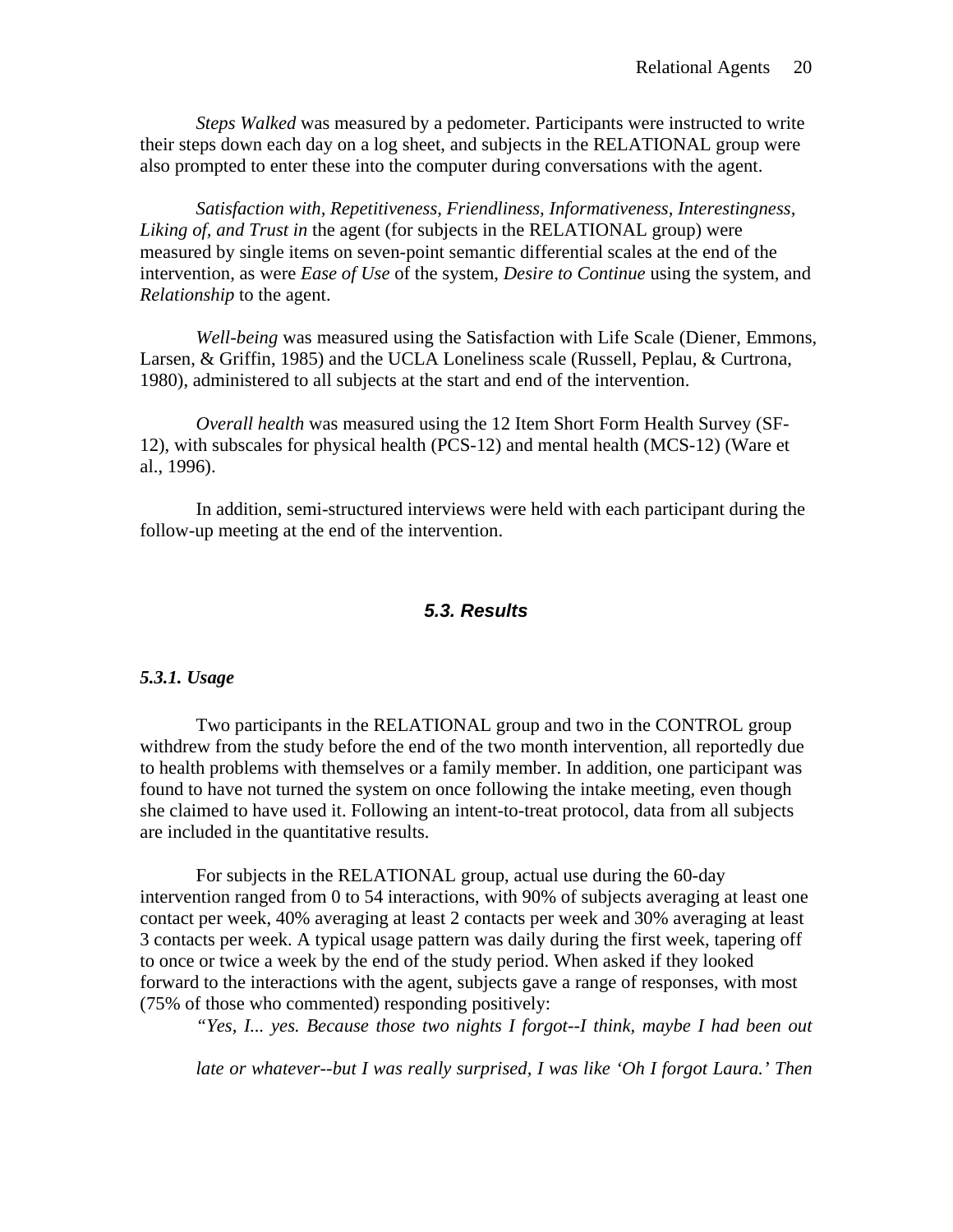*I'd turn the light on and talk to her. But it was something I looked forward to, I'd* 

*say it was my little night cap."* 

*"I enjoyed coming in and turning it on, and talking with her."* 

*"I can't say that I looked forward to it. If I did I would have called in every day."* 

RELATIONAL participants also indicated that they would like to continue using the system, giving this an average rating of 6.4 (range:  $1 =$ "not at all" to  $7 =$ "very much").

#### *5.3.2. Usability*

All subjects found the system easy to use, with an average rating of 1.9 on a 1 ("easy") to 7 ("difficult") scale. Except for some problems entering pedometer steps (described below) and a few other minor problems, none of the subjects reported having any significant difficulty using the system.

A number of participants did have problems using the touch screen keypad to enter their pedometer steps. Compared to their written records they made errors in data entry 49% of the time, often by dropping or duplicating a digit, causing an order-ofmagnitude error. This was a major problem if it occurred during the first week when the system was collecting baseline data, as it caused the agent to set an unrealistically high goal for two participants. Two participants also reported problems with touch screen alignment that made selection difficult.

Participants felt that the simulated conversation worked reasonably well. When asked if they felt that they and the agent understood each other, participants rated this at 5.4 (with 1="not at all" and  $7=$ "very much"). Only one instance of a problem talking to Laura was reported: the participant thought the agent asked her "are you tired?" when she was really asking "are you retired?" causing the agent to ask her a series of inappropriate follow-up questions. Several participants mentioned that they could not express themselves completely using the constrained, multiple-choice interaction:

*"When she ask me questions ... I can't ask her back the way I want".* 

*"I felt that she was programmed to answer. She was programmed to listen to the questions that you put on the screen. She would ask a question and I would have a choice, one, two, three, four. But I could never explain. Or she could never follow up, or follow through with another question."* 

When asked, participants universally said they would have preferred speaking to Laura, rather than using a touch screen. However, they preferred the touch screen over typing, even though it meant having a much more restrictive conversation:

*"The only difference is that even if you wanted to say more it was, you know, you could just touch, you couldn't type, to say something. That was the difference. But,*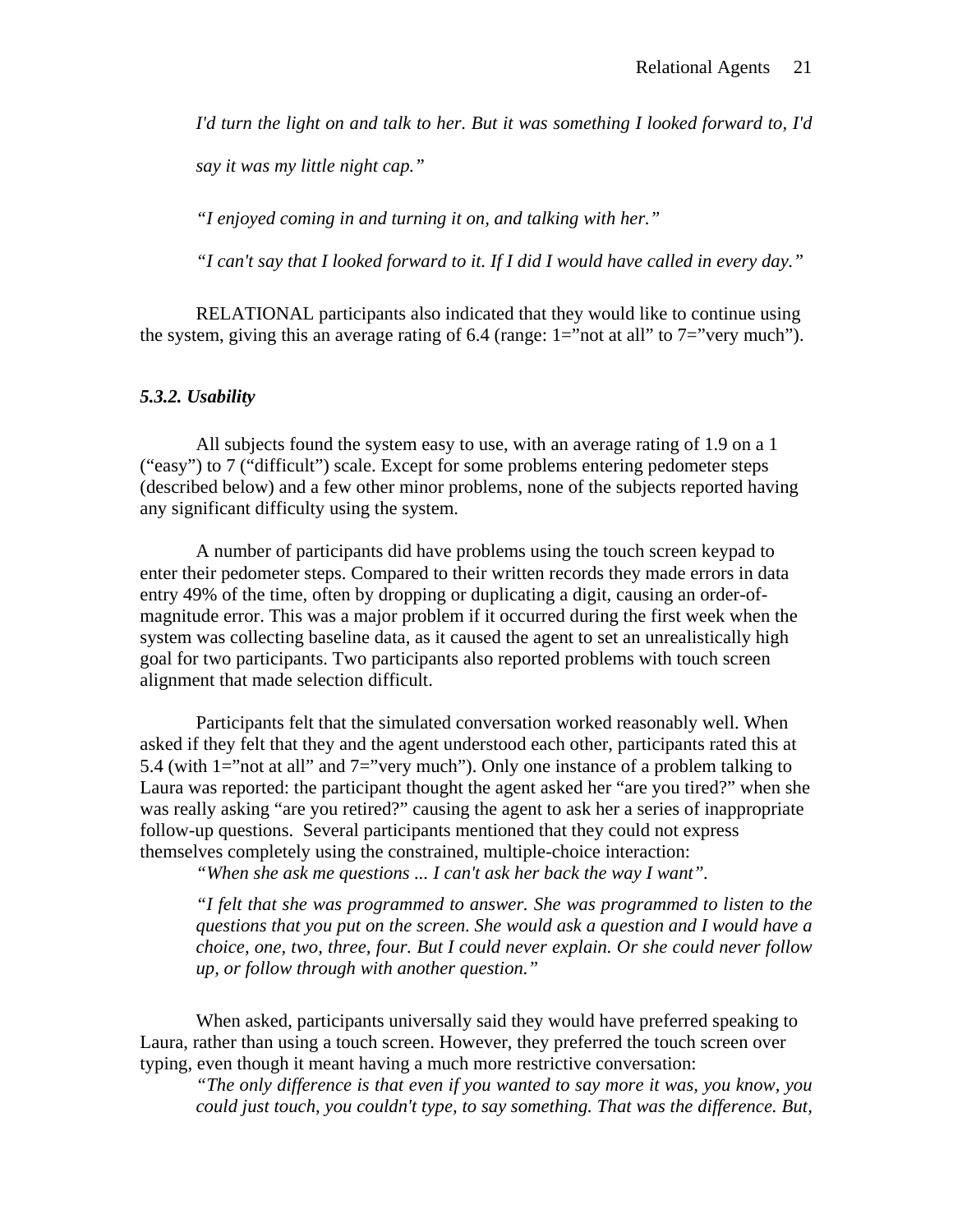*I believe that I would have handled this better. I'm rarely typing in my words. Because I'm not too familiar with computers."* 

Several participants mentioned that they enjoyed the social dialog with Laura and would have liked the opportunity to chat more with her:

*"She says 'Good Morning Camille' [laughs]. Yeah, it's nice. I liked that. You know a lot of more people would like that because they're lonely."* 

*"I told you I like to talk, so that was, you know, good chit-chat'n. I found it very good, you know, chit-chat'n with her."* 

*"I wanted to have more conversation with her."* 

Participants also mentioned that they would have liked to talk more about their health problems with Laura, especially as they related to their ability to do more walking:

*"There was a couple of times when I wasn't feeling good I didn't go walking, you know. And I felt that. So, I would have loved to say to her, 'well Laura I think…' and she say to me 'I hope you feel better.' I think that came up. I said 'I'm getting the flu,' and I wanted to say to her 'I wasn't feeling well' so I won't go walking."* 

*"I don't think she understood about my condition. No, not me. But, probably someone else. Because she kept saying you have to do 10,000 steps ... no way could I do that."* 

#### *5.3.3. Physical Activity*

Comparisons between the RELATIONAL and CONTROL groups on daily recorded pedometer steps were based on generalized estimating equations (GEE) regression models for longitudinal data. GEE regression accounts for the repeatedmeasures nature of the data by modeling the correlation between repeated observations from the same subject, and adjusting both parameter estimates and standard errors for this correlation. GEE regression has several advantages over traditional repeated-measures ANOVA, in that it allows unequally-spaced observations over time and allows inclusion of subjects who are missing data from some follow-up points. This approach also allows the flexibility of regression modeling in describing trends over time and controlling for other covariates.

We modeled a linear increase in steps over the study period, and allowed a differential increase in steps in the RELATIONAL vs. CONTROL group by including an interaction term between time and study group in the model. The estimated slope (increase per week in mean steps walked) for the CONTROL group was 83.9, while the slope for the RELATIONAL group was estimated at 411.1 (see Figure 8). The difference in slopes was significant ( $p=0.004$ ). There was no significant increase in steps over the study period in the CONTROL group  $(p=295$  for the test of 0 slope), while the increase in steps over time in the RELATIONAL group was significant  $(p=0.001)$ .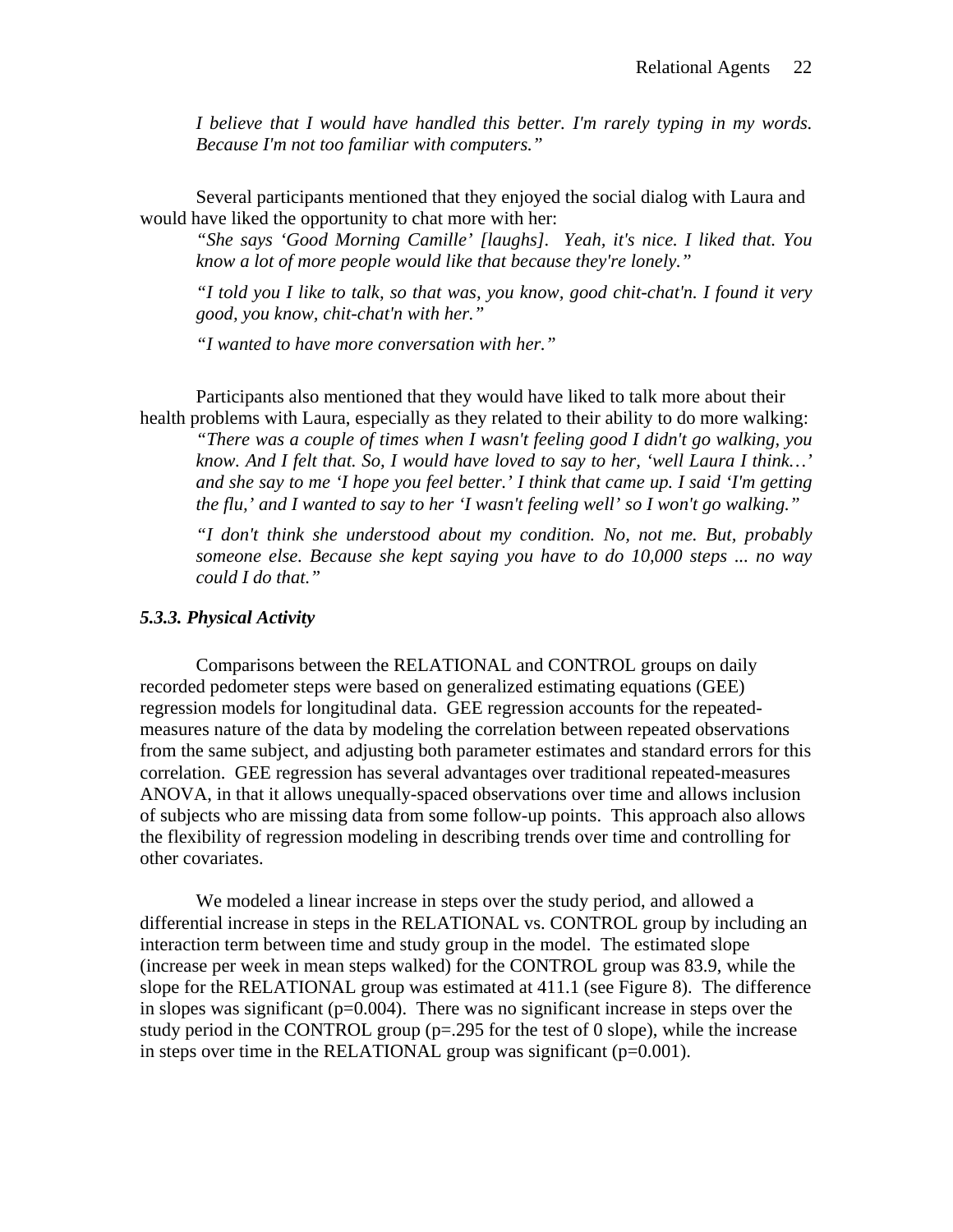![](_page_22_Figure_1.jpeg)

**Figure 8. Study Results: Subjects Who Used Relational Agent Walked More** 

#### *5.3.4. Well-being and Loneliness*

There were no significant changes in the Satisfaction With Life Scale scores for either the RELATIONAL (paired  $t(9)=.34$ , p=.75) or CONTROL (paired  $t(7)=0.80$ , p=.45) groups during the intervention, nor were there significant differences between the two groups on this measure either before  $(t(18)=0.557,p=.58)$  or after the intervention  $(t(17)=.316, p=.76)$ .

The CONTROL group did see a significant decrease in loneliness over the intervention period (paired  $t(7)=2.74$ , p<.05), but this was not reflected in the RELATIONAL group (paired  $t(9)=0.50$ , p=.63). There were no significant differences between the two groups on this measure either before  $(t(18)=0.658, p=.52)$  or after the intervention  $(t(17)=1.635, p=.12)$ .

#### *5.3.5. Ratings and Perceptions of Relational Agent*

Reviews of the Relational Agent were mostly positive, as shown in Table 2: *"She's nice. She's really good. Really good. She asks you the right questions. She tells if you if you're not doing up to par, you know, and all that. And if you're*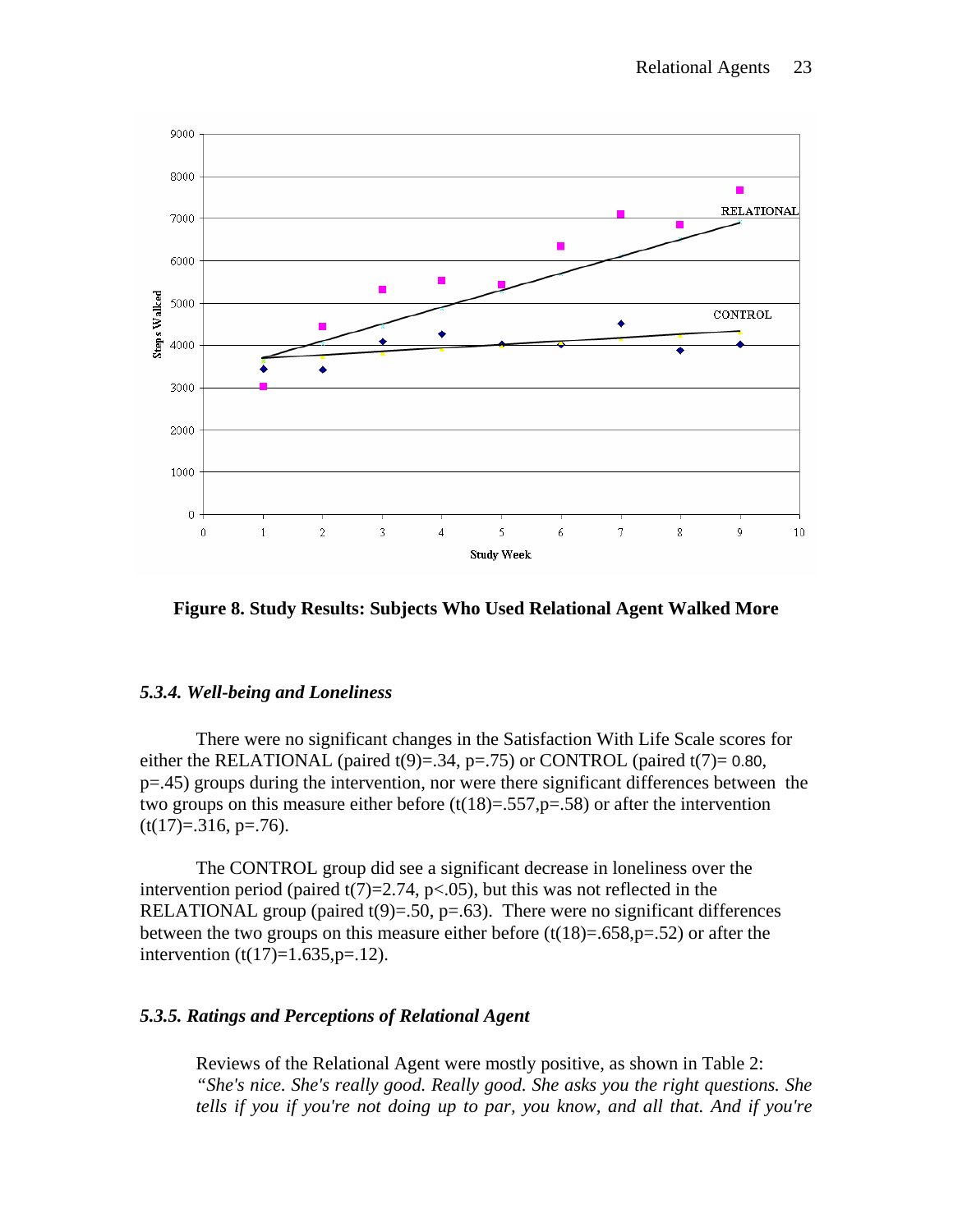*doing good, she'll tell you. If you're not she'll tell you. And it's honest. And it works. It really does. I like it. I like talking to her."* 

*"She was nice and friendly, and honest, with the stuff she say."* 

*"She's nice. She's really good. Really good."* 

*"I enjoyed her, I enjoyed Laura, and I'm quite sure somebody else would."* 

| <b>Measure</b>    | Min(1)        | Max(7)       | <b>Mean</b> |
|-------------------|---------------|--------------|-------------|
| Satisfaction with | Not at all    | Very         | 5.4         |
| Liking of         | Not at all    | Very much    | 6.3         |
| Trust in          | Not at all    | Very much    | 6.4         |
| Relationship with | Stranger      | Close friend | 6.8         |
| Friendly          | Not at all    | Very         | 6.7         |
| Informative       | Not at all    | Very         | 6.5         |
| Repetitive        | Not at all    | Very         | 4.8         |
| Interesting       | <b>Boring</b> | Interesting  | 6.4         |

### **Table 2. Ratings of Relational Agent**

Eight of the ten subjects in RELATIONAL anthropomorphized the agent to some degree, putting Laura in a category somewhere between a computer and a person:

*"You'd be talking to her and sometimes you forget and think she's a real person."* 

*"I would ask her of course and then I'd say 'oh this is not a person' [laughs]. THIS IS NOT A PERSON [laughing]. You know after you talk to her for so long you get to thinking of Laura as a person."* 

*"Well, just turning on the computer every night, and realizing that this is not a human being, though I am carrying on an intelligent conversation with this, with*  Laura. And, like I said after maybe the third or fourth night, that thought wasn't *even in my mind anymore. I was not talking to a computer. I realized it was not a human being but it was not a computer."* 

*"A telephone is a machine. But, I would not say that Laura is a machine."* 

*"I don't feel that it gets the true feeling, the true experience of a person. Like a real live person. … It was an animation. You know those questions [on the followup questionnaire] were inappropriate."* 

Two subjects compared talking to Laura to talking to a character on TV, or having people on TV tell them what to do:

*"It was like talking to the TV. I talk to the TV, too. [laughs]"*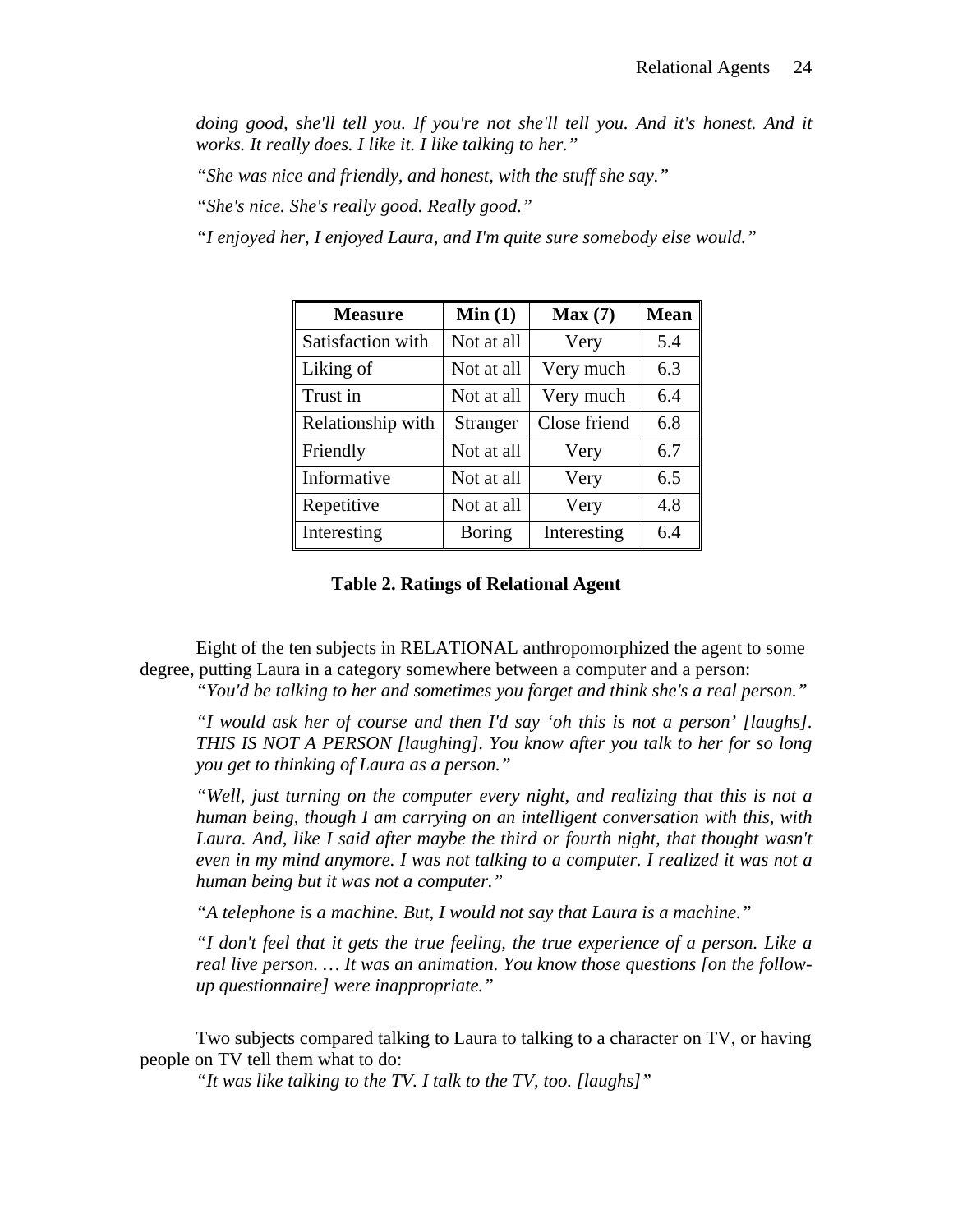There were many comments about the agent-subject relationship and relational dynamics. The general relational trajectory seemed to be that the relationship and interaction seemed strange at first, became more familiar over time, with liking and trusting of and even caring for the agent common by the end of the two months. Several participants said they also felt that Laura liked and cared about them:

*"Um, she took getting used to. But, um, by maybe the third or the fourth night she appeared to be familiar, you know…"* 

*"By the way that she sound, she sound like she like me."* 

*"I remember one weekend I went to Wareham... You know, I began to feel bad about Laura, stuck in that box."* 

*"It was funny when it stopped. [strangeness felt after the last interaction]"* 

Rather than serve to further isolate older adult subjects, two subjects mentioned that Laura actually provided a form of social network support for them. One said that talking to Laura became a regular activity that she did with her granddaughter watching, while another mentioned that her friends would often remind her to talk to Laura:

*"I brought my friends up here a couple of times to listen to her. My girlfriend she came upstairs with me and I show it. She say 'what's that?' and I say 'let me show you.' So I talk to her. So every time she talk to me she say 'Did you talk to Laura last night?.'"* 

# **6. Discussion**

Overall, the study was successful in demonstrating the acceptance and usability of a Relational Agent by older adults—even though most of the subjects in the RELATIONAL group had little or no computer experience—and in demonstrating the efficacy of this agent in motivating them to walk more. We conclude that our first two hypotheses regarding enjoyment of the system and health behavior change efficacy were confirmed.

Satisfaction with the overall intervention was very high, with most participants acknowledging that it was for their benefit:

*"I appreciated having that kind of a reminder, because I don't have anybody who will tell me what to do, to remind me, you know, to get up, get out and get some fresh air."* 

Participants in our study had very few problems using the PC based system or talking to the agent:

*"That is so easy. That is so good. Regular computers I don't do. But, that was so easy, even a baby could do that."* 

The only notable exception was the part of the interaction that was non-conversational: pedometer step entry.

Both survey results and interview responses indicated that most participants in the RELATIONAL group felt that they had established some kind of social bond with the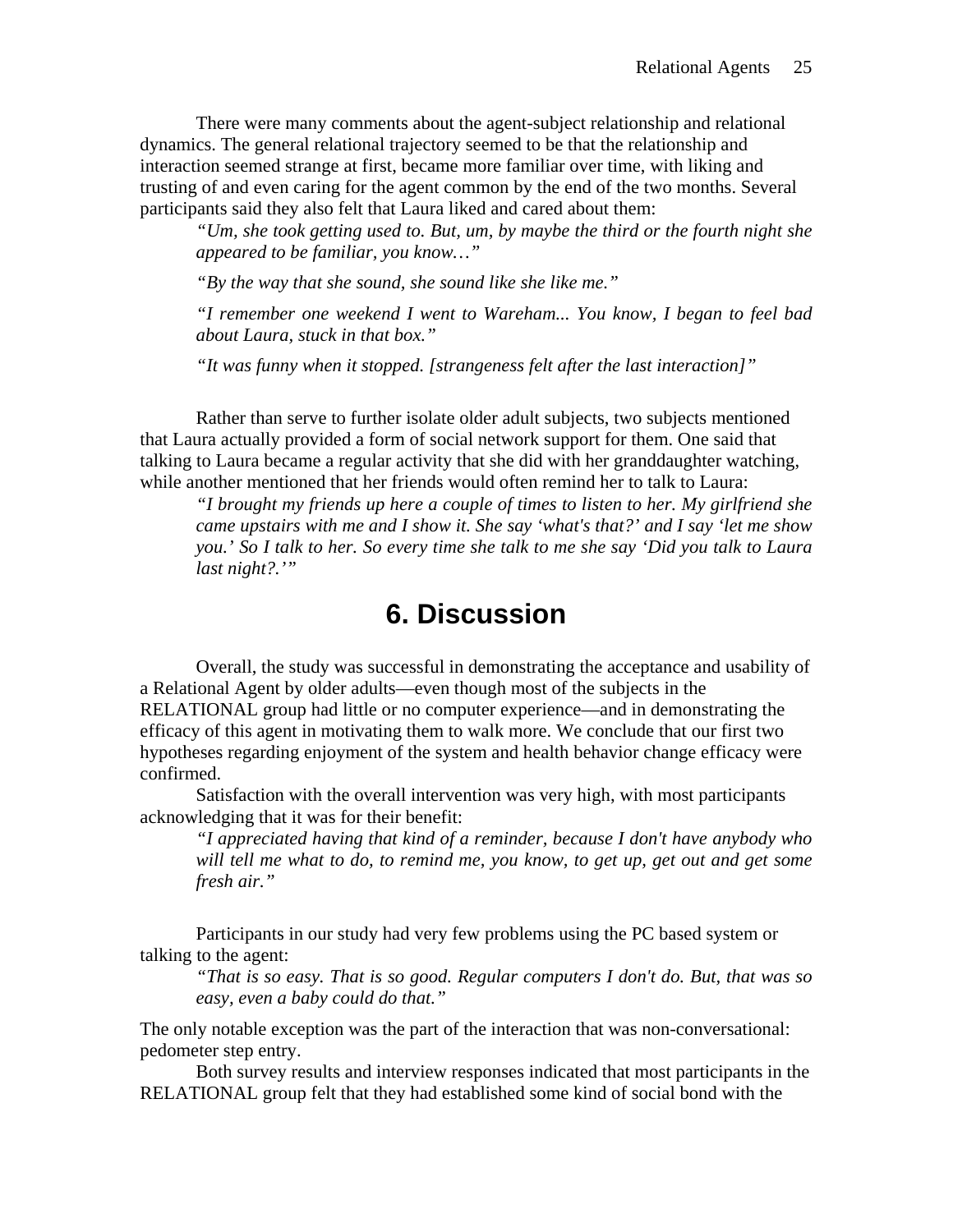system over the duration of the intervention and that this bond, at a minimum, served as a motivator for them to continue interacting with the agent.

Our third hypothesis, regarding the impact of the Relational Agent on well-being and loneliness, was not confirmed. This may be due to the short intervention interval, the small number of subjects, and especially the even smaller number of subjects who lived alone: most subjects either lived with their spouse or in a multi-generational household. The significant decrease in loneliness in the CONTROL group is a little harder to explain, but may be due to the small (but not significant) increase in physical activity experienced in this group and the accompanying increase in social contact that is common with walking for exercise. Why this effect was not seen in the RELATIONAL group is an open question.

### **7. Future Work**

There are a number of important and interesting directions for future research on Relational Agents for older adults. First is that more sophisticated models of dialogue planning should be developed, so that users can engage in richer conversations and can more freely express themselves. Doing this while maintaining the ease of use of the multiple-choice selection input modality will be a very challenging undertaking. Replacing the touch screen with automated speech recognition would have been welcomed by all participants in this study, but commercial systems would need to be thoroughly evaluated to ensure that they could provide high enough reliability given the variability and differences in voice quality in older adults compared to the voice models they were developed for.

Many participants indicated that interactions with Laura became somewhat repetitive over the course of the two months, and the solution to this problem remains an interesting area of research. In addition to the techniques described in Section 4.1.4, other possible solutions include: providing a wider range of dialog scripts; more variability in agent utterances for any given dialog state; and the incorporation of external data that is dynamically updated (e.g., weather reports). One subject suggested that just having Laura change her clothing occasionally would have helped break the monotony. Ultimately, what is needed is the use of dialog planning and text generation techniques to dynamically synthesize the agent's behavior and dialog so that it can be subtly varied every interaction, for example, based on simulated agent mood or the user's affective state.

The general relationship between user-agent social bond, system usage and behavioral outcomes needs to be more thoroughly explored. Certainly social bond and engagement influences usage and there is some dose-response association between usage and outcomes, but the details need to be teased out in a much larger study.

Future systems like FitTrack that rely on sensor readings (such as pedometer step counts) should be designed to automate the transfer of data from the sensing devices to the computer to eliminate user data entry errors.

There are also some issues involved with just installing computers in the homes of older adults, especially those with minimal computer expertise. First, many older adults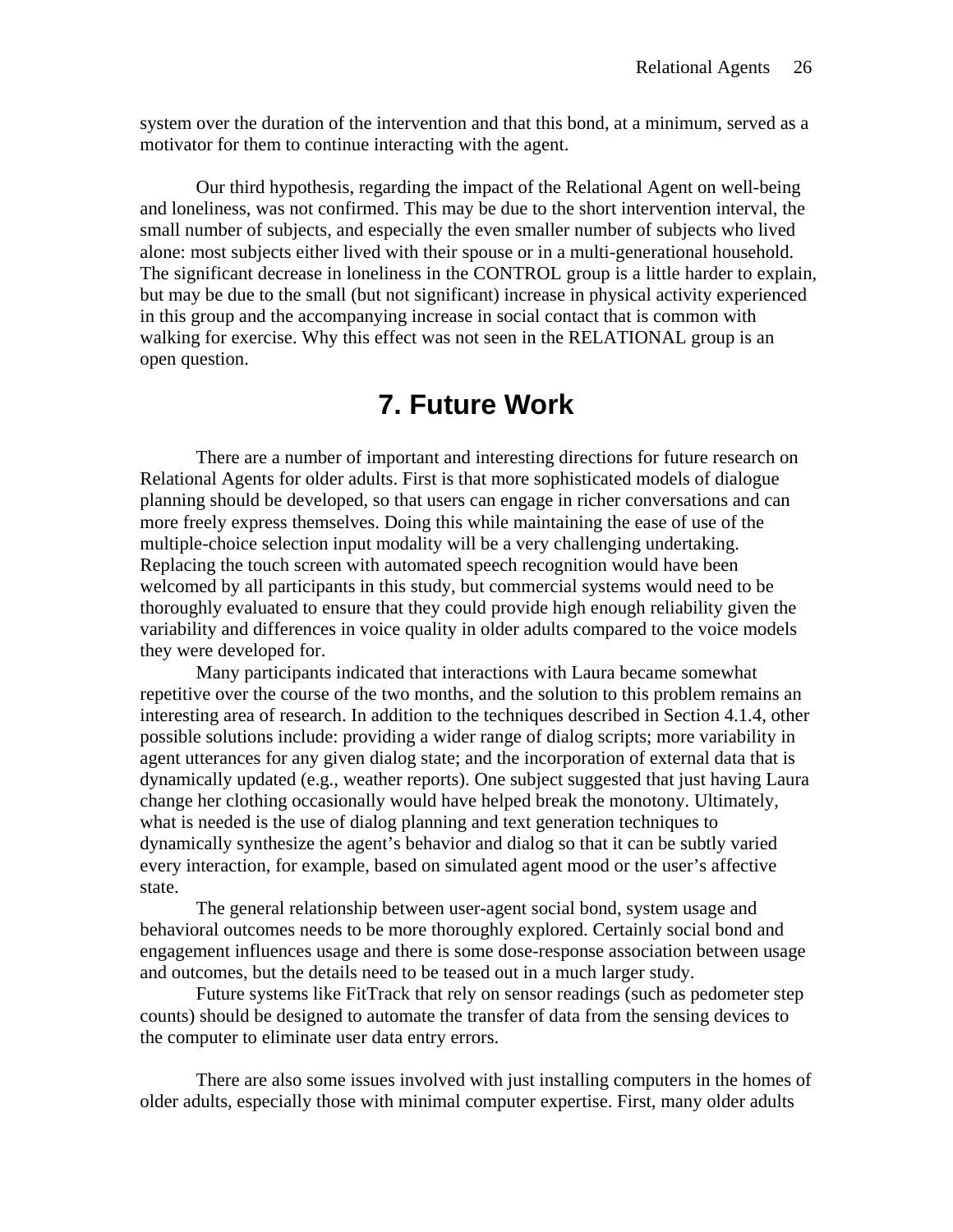live in very small homes filled with possessions accumulated over a lifetime. Just finding an appropriate space for a desktop computer system can be very challenging. Two subjects had to put the computer on part of their dining room table. Second, multigenerational households with small children can be problematic when installing fragile electronic equipment such as a home computer. One woman dealt with this by including her granddaughter in all of her conversations with Laura. Finally, one participant was concerned that the computer, which was installed as a stand-alone system, was somehow collecting information about her and broadcasting it back to the hospital.

## **8. Ethical Issues**

There are several ethical issues that are commonly raised regarding the use of anthropomorphic agents in general and the use of these agents for health behavior change in particular. These issues are particularly salient given that our study population is often considered to be in need of special protection.

One of the most common criticisms of this type of research is that users are deceived into thinking they are interacting with a person, and this deceit is unnecessary since the same positive outcomes could be achieved with a non-anthropomorphic interface. Let us address the two parts of this criticism separately. First, in our study, users clearly did not believe they were talking to a person when interacting with Laura. The experimenters never suggested this—Laura was introduced as a "cartoon character"—and Laura also periodically reminded subjects that she was "just a computer character with limited capabilities." Subjects—with the exception of a few moments of forgetting—classified her somewhere between a machine and a person (see Section 5.3.5). The contention that the same effects could be achieved with a conventional (nonrelational) interface has a significant amount of evidence against it, at least for helping applications such as the one presented here, given the many studies that have shown the importance of working alliance, empathy and patient-centered communication for maximizing outcomes in long-term helping situations. These behaviors require some elements of an anthropomorphic interface to implement, including at least language and at most some form of body for nonverbal behavior. As with any interface comparison, however, this is ultimately an empirical question requiring a formal study to contrast the two specific interfaces—anthropomorphic and conventional—in question.

Other criticisms of agent-based interfaces have been made by Lanier and Shneiderman. Lanier is concerned that autonomous agents "dumb us down" by restricting our range of expressivity and action (Lanier, 1995). There is some truth to this concern given our current interface modality that restricts users to multiple-choice selection of pre-written conversational utterances. However, one of our research goals is to find ways to allow the user greater expressivity while not raising expectations about the system's functionality. It is our feeling that presenting users with an unconstrained speech or free text input capability when the system can only respond in a small number of ways in a given context is itself deceitful. Shneiderman's criticisms are that anthropomorphic interfaces undermine predictability and consistency (leading to increased user anxiety), and that they have been a commercial failure (Schneiderman, 1995, 1997). Regarding Shneiderman's concerns, we feel that an embodied conversational interface can actually *enhance* users' perceptions of predictability and consistency by providing a single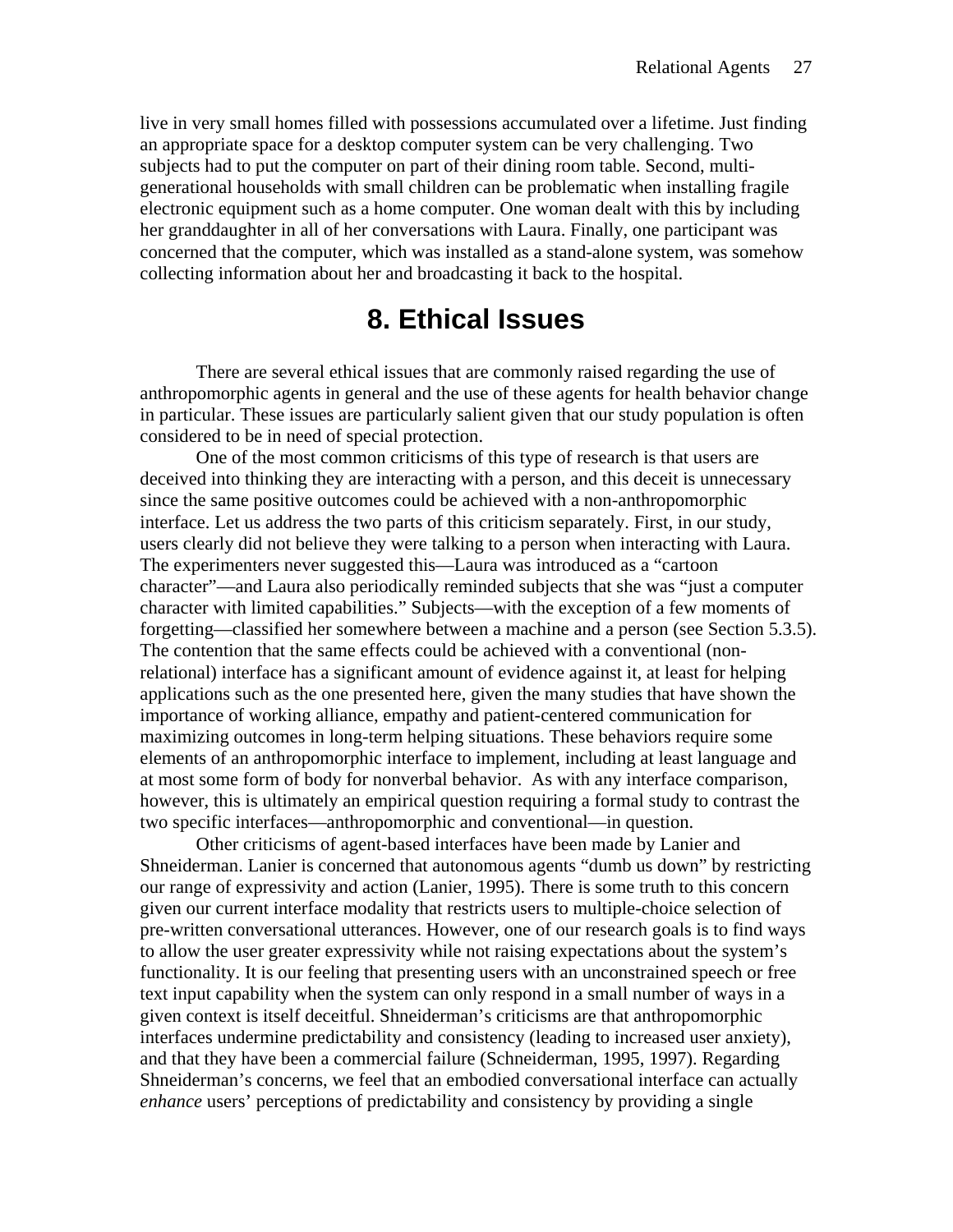interface modality across a wide range of functions, and which leverages their preexisting knowledge and skills (i.e., of how to conduct face-to-face conversation) as much as possible. If anything, our users wanted *more* variability and novelty in the interface, not less. Perhaps the reason that anthropomorphic interfaces have not been a commercial success is that they have been repeatedly used in applications in which efficiency and accuracy are the most important outcomes (e.g., as in banking machines). In one of Shneiderman's critiques of anthropomorphic interfaces, he states that they are "cute the first time, silly the second time, and an annoying distraction the third time" (Schneiderman, 1995). Interestingly, we have found exactly the opposite to be true in our studies for most users, even though contact with the agent did tend to taper off over time.

We would also argue that helping and psychotherapeutic applications such as the one presented here require the use of natural language in order to understand as much as possible about users' cognitions, feelings and behavior and to deliver appropriately tailored interventions, and that as soon as an interface uses natural language in any form (including text) it is, in effect, an anthropomorphic interface subject to all of the criticisms described above. One cannot present an utterance to a user (even brief text messages) without them making judgments about the personality, interpersonal attitude, relational stance and emotional state of the agent delivering the message (see Reeves & Nass for several examples (Reeves  $& Nass, 1996$ ). Thus it is impossible to build a nontrivial system for this kind of application that is *not* anthropomorphic.

The ethics of deploying technology to change user behavior ('programming the user') is another area of concern. We argue that the issues here are no different than those faced by a human helper who is interested in changing a client's health behavior (O'Connell & Price, 1983). The system can be said to be respecting the user's autonomy as long as: 1) the user is free to decide whether to use the system or not; 2) the user is free to decide whether to follow the system's recommendations or not; 3) the role of the system is primarily to provide information to enable the user to make informed choices; and 4) appropriate amounts of persuasion are used by the system only in cases in which the user is clearly making an unhealthy decision. Regarding this last point, while it is true that human helpers may be more understanding and adaptive than an agent (for now at least), the agent follows rules that are open to inspection and validation, and follows them in a consistent and unbiased manner, something that cannot always be said of human helpers.

Finally, we think that the results speak for themselves. Not only did we demonstrate significantly more walking behavior in the relational agent group, but we also found that all subjects enjoyed the overall experience and most enjoyed interacting with Laura on an ongoing basis. As the most vocal critic of Laura put it:

*"It was the best thing that happened to me, to have something that pushed me out and get me walking."* 

Certainly from a utilitarian ethical framework at least, this kind of intervention is well justified.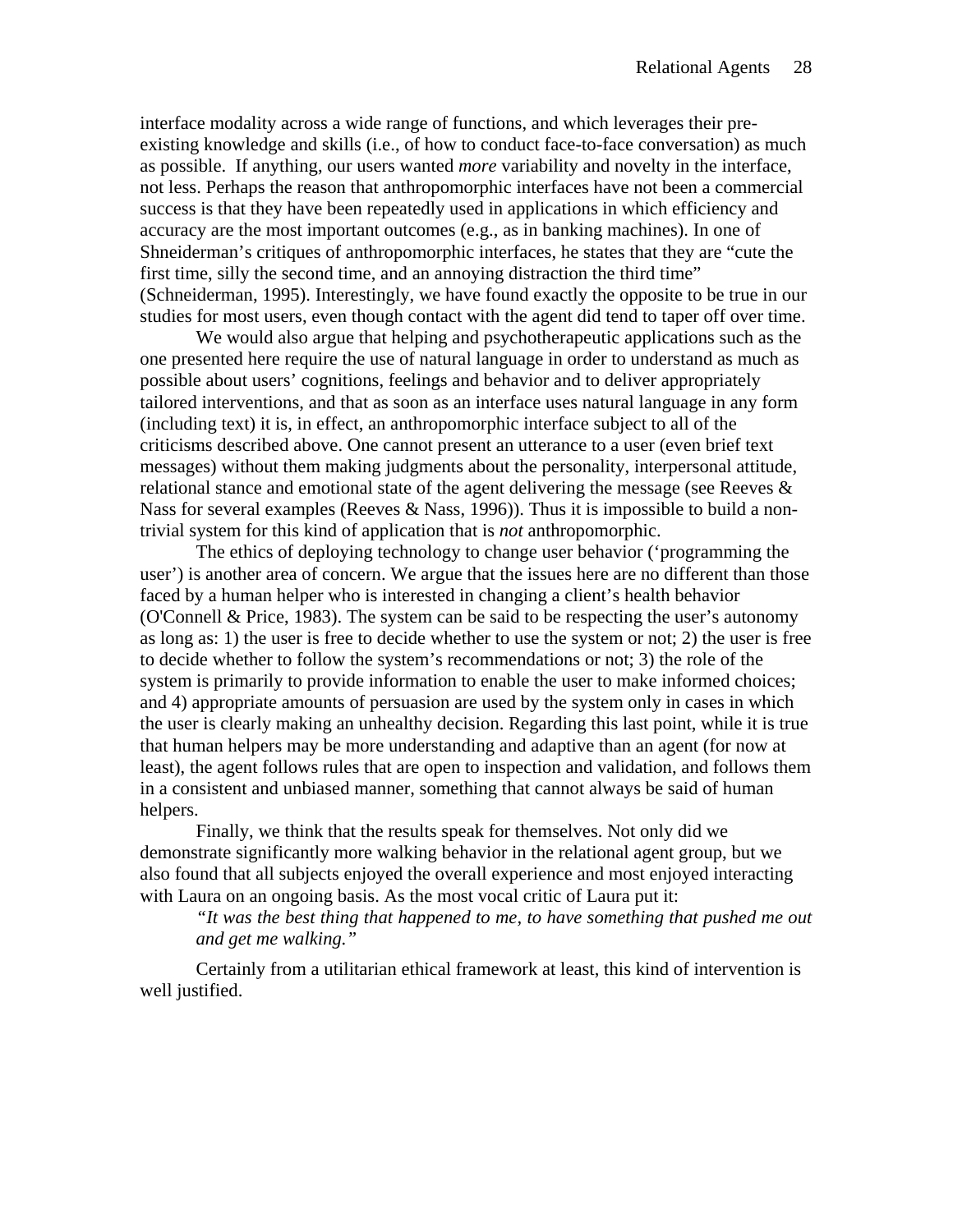# **9. Conclusion**

In this article, we have examined the use of a new kind of computer interface— Relational Agents—for older adult users, specifically in the context of a health education and behavior change application. Based on this experience, we believe that the caring, social, anthropomorphic interface enabled the system to be readily accepted, usable with minimal training, and efficacious in achieving a desired behavioral outcome with this user population.

Relational agents may prove to be an especially effective modality for delivering health communication to older adults with low functional health, reading, or computer literacy, problems that are especially acute in underserved populations. In a 1995 study of 2,659 predominately indigent and minority patients at two urban public hospitals it was found that 86% of the English speaking elderly had inadequate or marginal functional health literacy, defined as the ability to read and follow basic medical instructions (Williams et al., 1995). A Relational Agent that uses the universally-understood and nonthreatening format of face-to-face conversation, relying minimally on text comprehension and using multimodal cues to maximize comprehension, may be an ideal platform to provide an effective automated health educator with unbounded patience and empathy for these patients.

Relational Agent systems such as the one presented here may also be effective in nursing home settings for engaging residents in social conversation and motivating them to engage in social activities, in addition to motivating them to obtain physical activity. Studies have shown that these residents typically spend over half of their time alone doing nothing, leading to loneliness, low self-esteem, depression and, consequently, an overall low quality of life. In addition, because residents spend such a large portion of their day sitting or laying down, they are at great risk for muscle atrophy and skin breakdown (Ice, 2002).

While social and relational interaction is certainly not appropriate for all kinds of computer interfaces, we feel that health communication with older adults is one area in which these interface features are not only efficacious but are sincerely appreciated by users.

# **Acknowledgements**

This work was supported by a grant from the Evans Foundation at the Boston University School of Medicine. Thanks to Ann McDonough, RN, for her help in recruiting subjects from the GAP clinic. Thanks also to Jennifer Smith, Rosalind Picard, Ramesh Farzanfar, Jeffrey Mignault, and Robert Friedman for their many helpful comments on this article.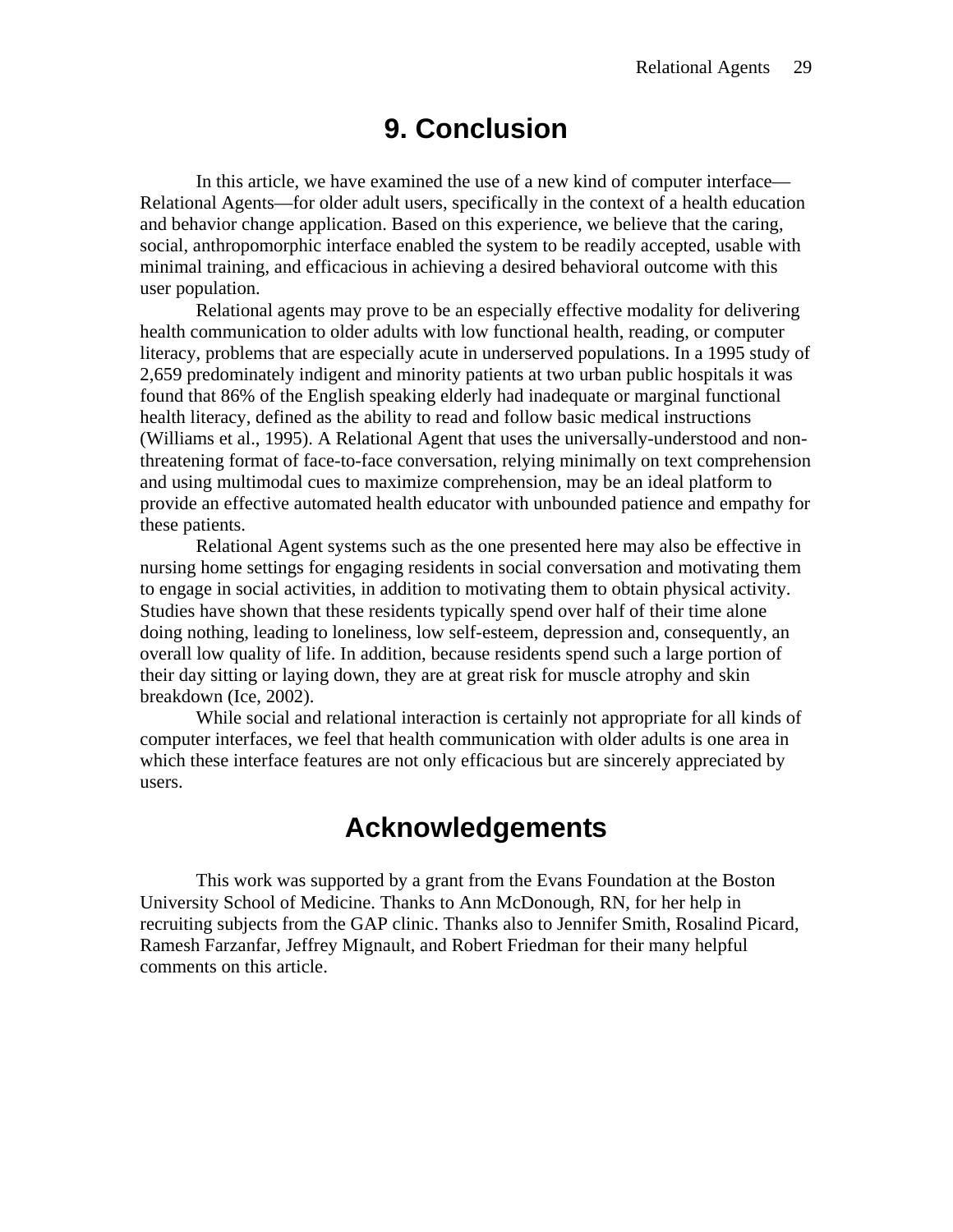# **References**

- ACE, American Council on Exercise. Retrieved from the World Wide Web on April 9, 2005: http://www.acefitness.org
- AFP, As Japan goes grey, toymakers design dolls for the elderly. AFP Online, 2005.
- P. Andersen, and L. Guerrero, The Bright Side of Relational Communication: Interpersonal Warmth as a Social Emotion, in: P. Andersen and L. Guerrero (Eds.),Handbook of Communication and Emotion. Academic Press, New York, 1998, pp. 303-329.
- M. Banks, and W. Banks, The effects of animal-assisted therapy on loneliness in an elderly population in long-term care facilities, J Gerontol Med Sci 57A (2002) M428-M432.
- L. Berkman, and T. Glass, Social Integration, Social Networks, Social Support, and Health.in: L. Berkman and I. Kawachi (Eds.), Social Epidemiology. Oxford Press, New York, 2000.
- L. Berkman, and S. Syme, Social networks, host resistance, and mortality: A nine year followup study of Alameda County residents, Am J Epidemiol 109 (1979) 186-204.
- T. Bickmore, Relational Agents: Effecting Change through Human-Computer Relationships, Massachusetts Institute of Technology PhD Dissertation, Cambridge, MA, MIT, 2003.
- T. Bickmore, Acceptance and Usability of a Relational Agent Interface by Urban Older Adults, in Proceedings of CHI'05, Portland, OR, 2005.
- T. Bickmore, A. Gruber and R. Picard, Establishing the Computer-Patient Working Alliance in Automated Health Behavior Change Interventions, Patient Education and Counseling (to appear).
- T. Bickmore, and R. Picard.2004. Towards Caring Machines. CHI'04, Vienna.
- T. Bickmore, and R. Picard, Establishing and Maintaining Long-Term Human-Computer Relationships, ACM Transactions on Computer Human Interaction (to appear).
- J. Cassell, and T. Bickmore, Negotiated Collusion: Modeling Social Language and its Relationship Effects in Intellient Agents, User Modeling and Adaptive Interfaces 13 (2003) 89-132.
- J. Cassell, J. Sullivan, S. Prevost and E. Churchill, Eds.2000. Embodied Conversational Agents. Cambridge, MA, The MIT Press.
- J. Cassell, H. Vilhjálmsson and T. Bickmore.2001. BEAT: The Behavior Expression Animation Toolkit. SIGGRAPH '01, Los Angeles, CA.
- H. Clark, and M. Krych, Speaking while monitoring addressees for understanding, Journal of Memory and Language 50 (2004) 62-81.
- N. Coupland, J. Coupland and H. Giles, Language, Society, and the Elderly, Blackwell.Oxford, 1991.
- D. Dehn, and S. van Mulken, The Impact of Animated Interface Agents: A Review of Empirical Research, International Journal of Human-Computer Studies 52 (2000) 1- 22.
- DHHS, Aging America, Department of Health and Human Services, Washington, DC, 1991.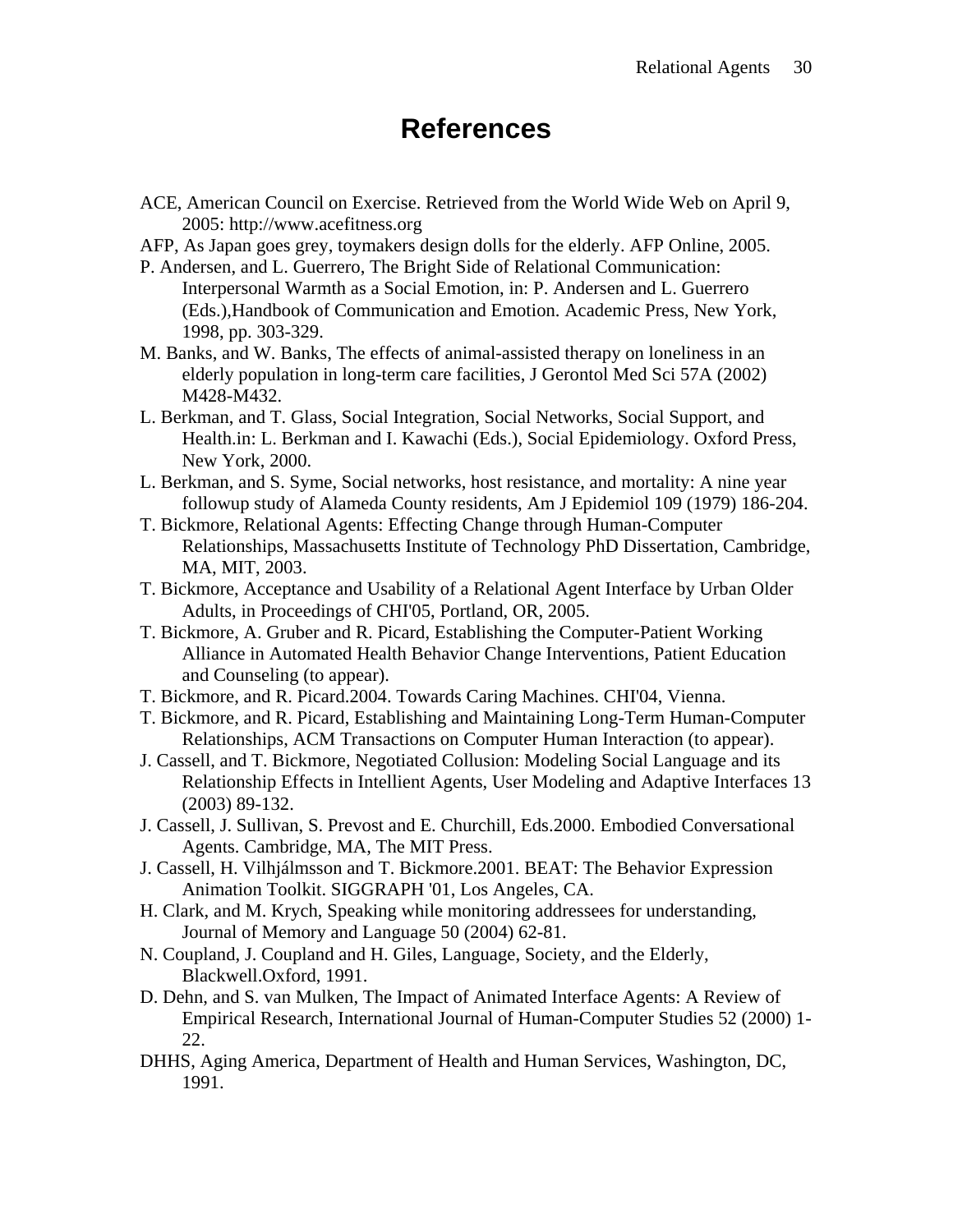- E. Diener, R. Emmons, J. Larsen and S. Griffin, The Satisfaction with Life Scale, J Personality Assessment 49 (1985) 71-75.
- S. Duck, Meaningful Relationships, SAGE Publications, London, 1994.
- S. Duck, Talking Relationships into Being, Journal of Social and Personal Relationships 12 (1995) 535-540.
- G. Ferguson, J. Allen, N. Blaylock, D. Byron, N. Chambers, M. Dzikovska, L. Galescu, X. Shen, R. Swier and M. Swift.2002. The Medication Advisor Project Preliminary Report. Rochester, NY, Dept of Computer Science, University of Rochester.
- C. Gelso and J. Hayes, The Psychotherapy Relationship: Theory, Research and Practice, John Wiley and Sons. New York, 1998.
- J. Gilbertson, K. Dindia and M. Allen, Relational Continuity Constructional Units and the Maintenance of Relationships, Journal of Social and Personal Relationships 15 (1998) 774-790.
- B. Grosz and C. Sidner, Attention, Intentions, and the Structure of Discourse, Computational Linguistics 12 (1986) 175-204.
- A. Hartley, Attention, in: F. Craik and T. Salthouse (Eds.), The Handbook of Aging and Cognition, Elrbaum, Hillsdale, NJ, 1992,
- DHHS, Healthy People 2010, Washington, DC, Office of Disease Prevention and Health Promotion, US Dept of Health and Human Services.
- J. Horn, The theory of fluid and crystallized intelligence in relation to concepts of cognitive psychology and aging in adulthood, in: F. Craik and S. Trehub (Eds.), Aging and Cognitive Processes. Plenum Press, New York, 1982,
- A. Horvath and L. Greenberg, Development and Validation of the Working Alliance Inventory, Journal of Counseling Psychology 36 (1989) 223-233.
- A. Horvath and D. Symonds, Relation Between Working Alliance and Outcome in Psychotherapy A Meta-Analysis, Journal of Counseling Psychology 38 (1991) 139- 149.
- G. Ice, Daily life in a nursing home: Has it changed in 25 years?, Journal of Aging Studies 16 (2002) 345-359.
- K. Jarvis, R. Friedman, T. Heeren and P. Cullinane, Older women and physical activity: using the telephone to walk, Womens Health Issues 7 (1997) 24-29.
- J. Lanier, Agents of Alienation, Interactions of the ACM 2 (1995) 66-72.
- D. Lobach, V. Hasselblad and B. Wildemuth, Evaluation of a Tool to Categorize Patients by Reading Literacy and Computer Skill to Facilitate the Computer-Administered Patient Interview, in Proceedings of AMIA, Washington, DC, 2003.
- NHLBI, Clinical guidelines on the identification, evaluation, and treatment of overweight and obesity in adults. Bethesda, MD, Department of Health and Human Services, National Institutes of Health, National Heart, Lung, and Blood Institute, 1998.
- NTIA, Falling through the Net: defining the digital divide. A report on the
- telecommunications and information technology gap in America. National Telecommunication and Information Administration, Washington, DC,1999.
- J. O'Connell and J. Price, Ethical Theories for Promoting Health Through Behavioral Change, J of School Health 53 (1983) 476-479.
- S. Planalp, Friends' and Acquaintances' Conversations II: Coded Differences, Journal of Social and Personal Relationships 10 (1993) 339-354.